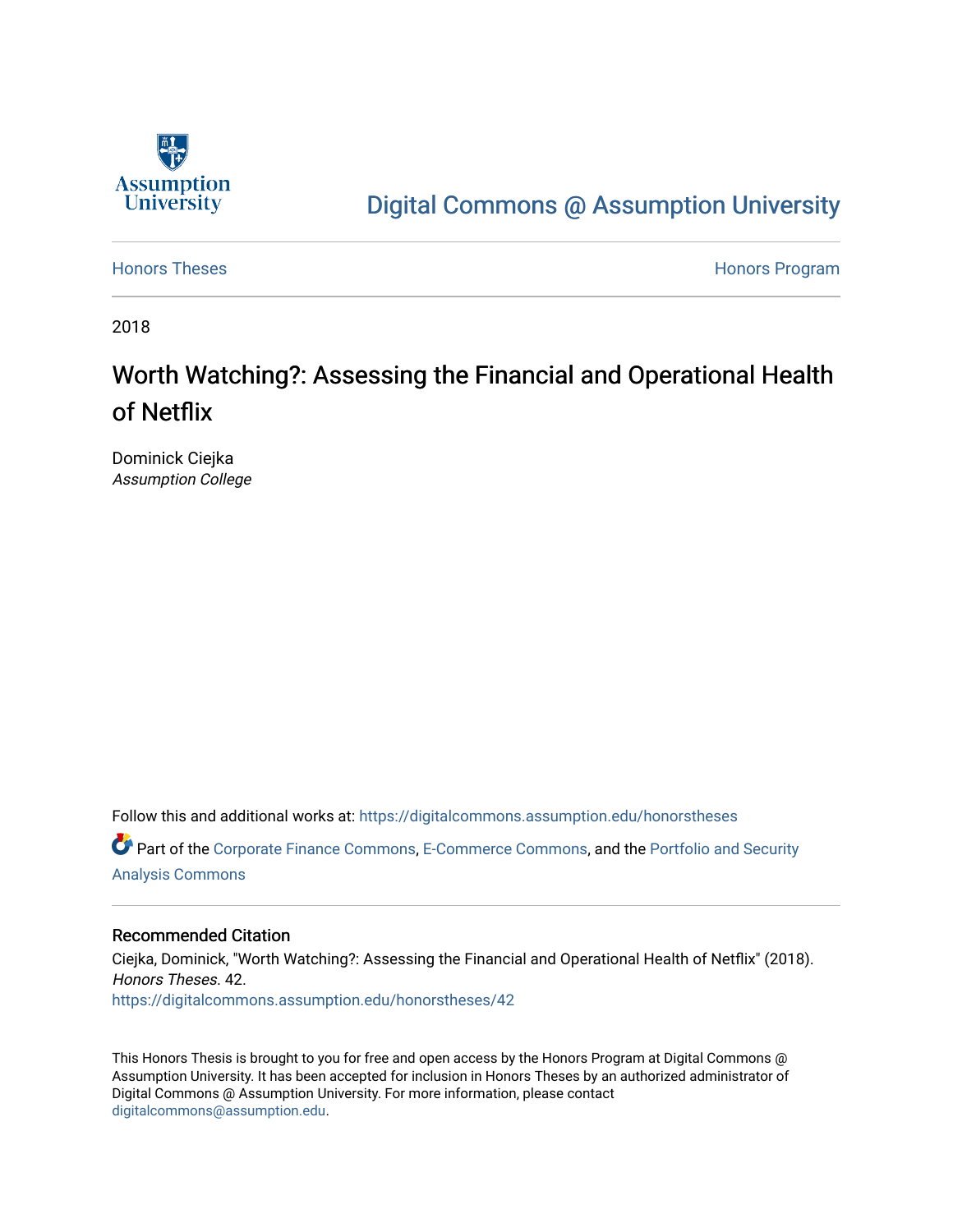Worth Watching?: Assessing the Financial and Operational Health of Netflix

By Dominick Ciejka

Faculty Supervisor: Prof. Coleman

Business Department

A Thesis Submitted to Fulfill the Requirements of the Honors Program at Assumption College

April 2018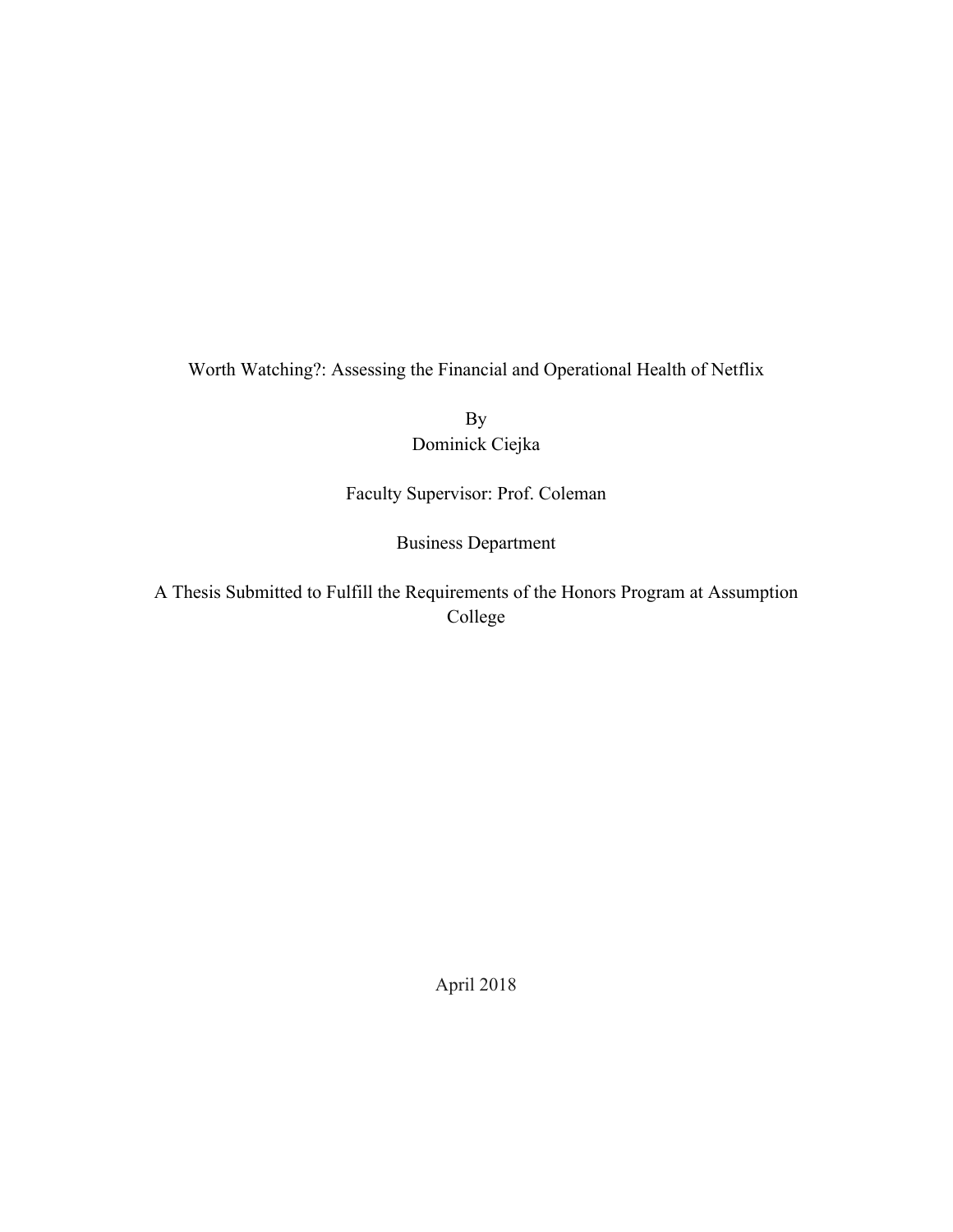# **Table of Contents**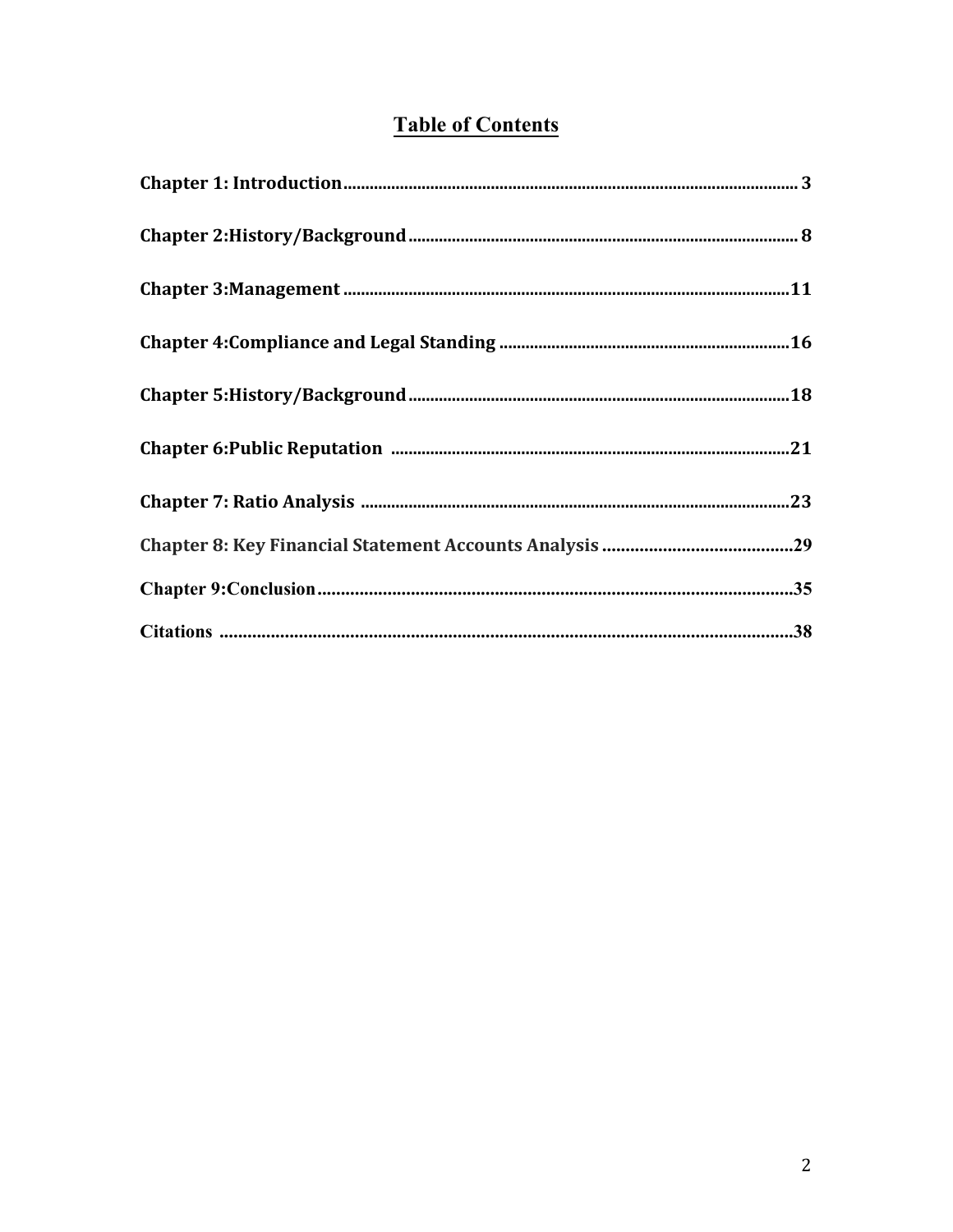### **Chapter 1: Introduction**

Being heralded as both the death and re-birth of entire industry may seem contradicting and paradoxical, yet these titles have both be assigned to the streaming giant Netflix. Originally starting as, a by mail, DVD rental company, the company has morphed into one of the biggest players in both streaming and entertainment. With revenues in the billions and a rapid growth strategy that includes producing its original programming, Netflix has been deemed a company on the rise. With its stock pricing skyrocketing and investments pouring in, it seems like Netflix is on the cusp of become the Amazon of the entertainment industry. Yet, with the all this hype and hyperbole the question needs to be asked: is Netflix truly a good investment? This is the question I sought to answer. While Netflix may be growing questions about its growth and stability must be answered. In order to answer these questions, I needed to quantify what a "good" investment was. After much thought and research I defined a good investment as a company that is in great "Operational Health" and "Financial Health."

When assessing Netflix's "Operational Health" I am referring to the non-financial aspects of the company. Specifically, I am referring to the history of the company, its leadership/management structure, its compliance and legal standing, the public reputation of the company, and its stockholder/ownership breakdown. When analyzing whether or not to invest in a company I believe it is important to look at it as a whole not strictly at the financials. While the financial statements and information tell an important story they do not tell the whole story. Looking purely at the numbers can be misleading and shortsighted as a perfectly financially healthy company can be mismanaged and plague with controversy and legal issues and the numbers simply have not "caught up." Thus, it is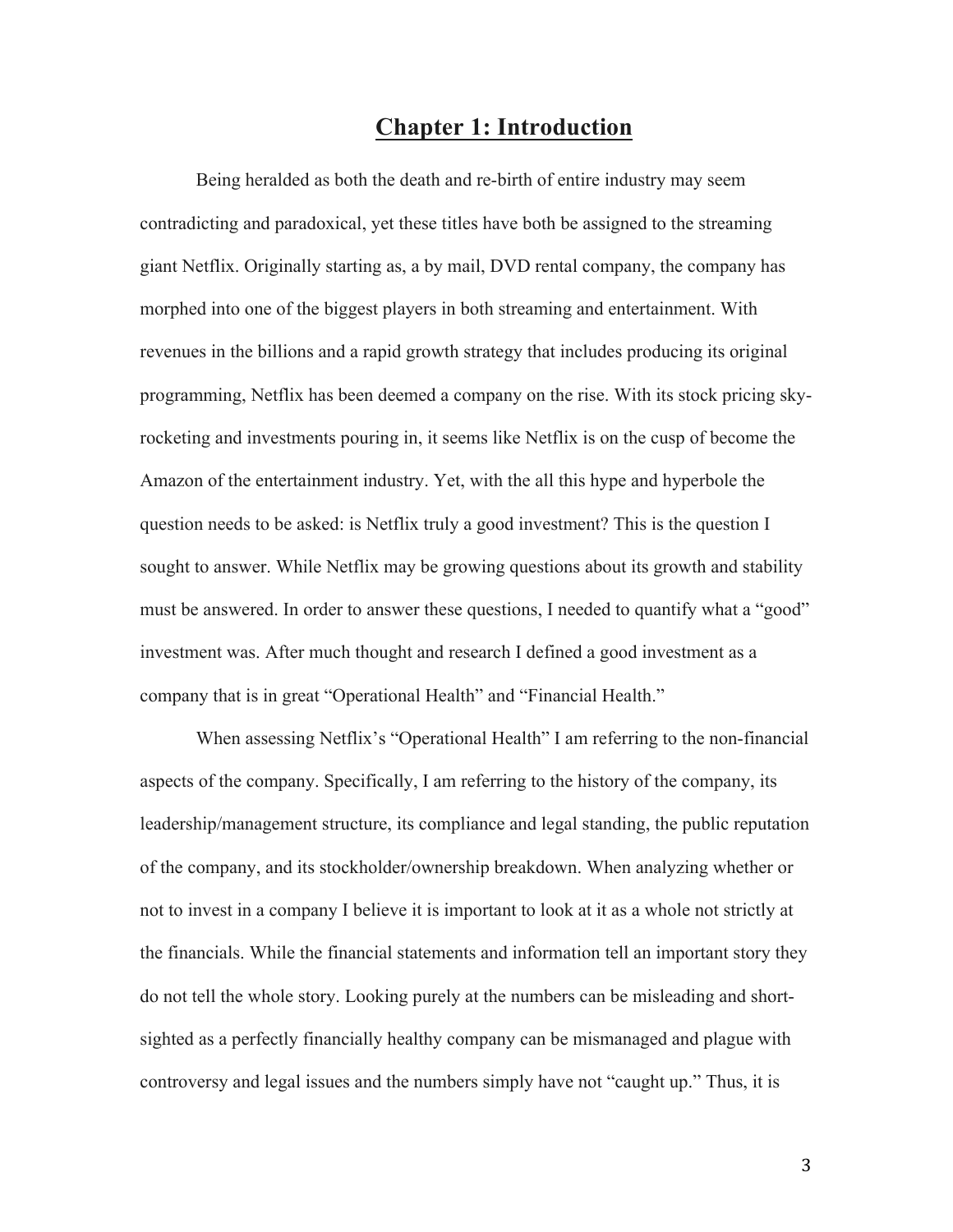important to have a full understanding of the company in both its day-to-day operations and its financial standing.

First, I chose to inspect and recount the history of the company in order to give myself a clearer picture of the company, how it began, how it expanded into what it is now, and to see if I could find any positive or negative patterns, tendencies, problems, or controversies of the company. By looking at its past, speculating on what actions the company may take in the future becomes easier. Next, I decided to examine its leadership/management, this includes executives and the board of directors. Companies are often defined by the tone at the top and thus I felt like it was important to scrutinize the decisions, compensation, and make up of who is leading the company in order to issue an opinion about the future prospects of the company. The next category I surveyed was whether the company had any legal or compliance issues that may hurt the company's performance or survival. Furthermore, I looked to see if there were any patterns or recurring issues that would present long term problems for the company. In addition, I looked at the public reputation of the company. This area included how the company is portrayed in the media, how consumers view the company, the social action taken by the company, and any controversies Netflix has encountered. Public perception can make or break a company and thus it is any important aspect to analyze. Finally, I inspected the Stockholder/Ownership of the company. I believed it was important to get an idea of who the major shareholders and outside parties where that could potentially be influencing the decisions of the company. Additionally, I sought out any conflicts of interests or areas of concern that stemmed from investors while also seeing how Netflix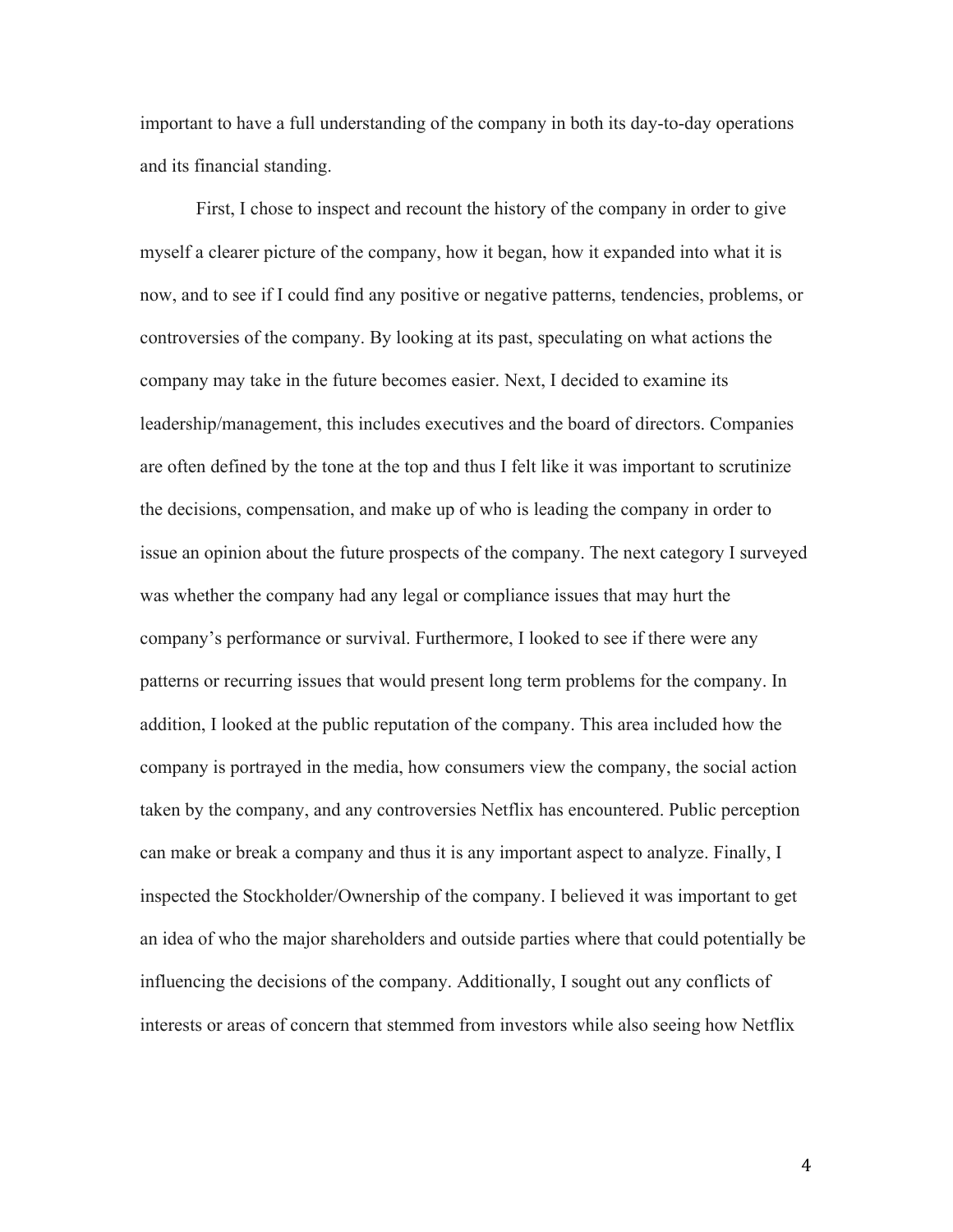responds to their shareholders, as potential investor will want to know if there voice is truly being heard.

Unlike the financial aspect of the company in which the "health" of the company can be easily quantified, the operational analysis of the company does not lend itself to measurements and analytics. Thus, the determination of operational health is a much more subjective process. However, in the analysis I remained as objective as problem, addressing and noting both the positive and negative aspects of the company under each operational category. In order to remain objective, I selected five categories in which there was little to no question about what qualified as "positive" or "negative." For example, determining whether leadership's ability has had a positive impact I looked at media, consumer, and investor reactions to major decisions made by the company. If they reacted negatively, then that would hurt their standing in my analysis or help if it was a positive reaction. In charting the history of the company examined both positive and negatives moments to paint an unbiased truthful picture of the company's rise. Furthermore, any legal or compliance issues could be found through press, court documents, or SEC filings. In terms, of public relation it is easy to tell whether coverage paints the company in a positive or negative light. Finally, when analyzing it's the Stockholder/Ownership of Netflix I examined its proxy and press coverage to see if I could find any issues of concern or conflict and examined how they company treated to and listened to their shareholders. Ultimately, I sought to analyze the company and its standing as whole and developed a way that I believed to be unbiased and fair.

In terms of financial health, the measurements are much easier to quantify than operational. To analyze the financial health of a company there are five subsets of ratios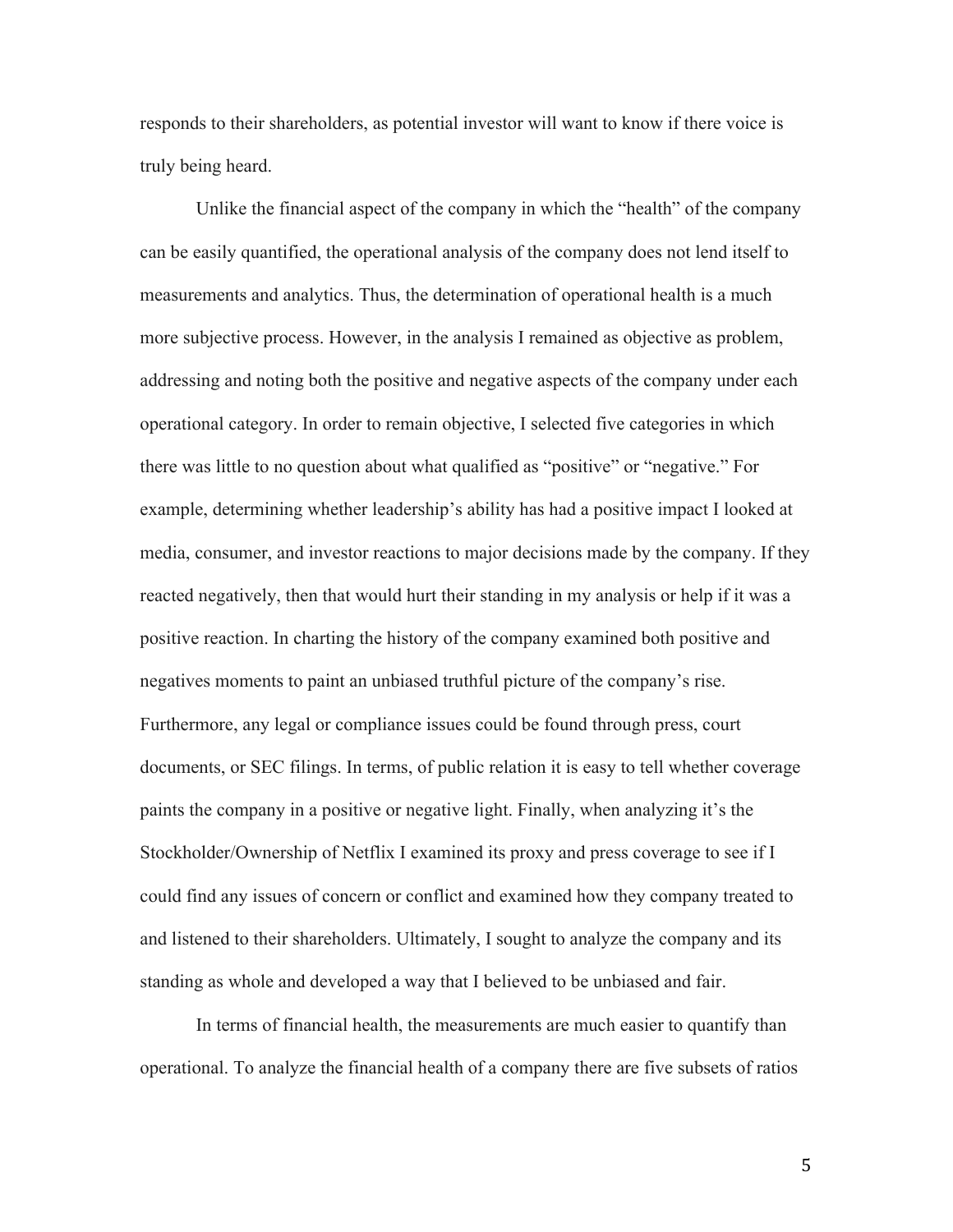that are readily available through financial websites and companies, that act as indicators of financial performance. These ratios are calculated using the financial information made public by Netflix. I initially acquired the ratios through reliable financial websites such as Yahoo Finance and Morning Star. In order to ensure the accuracy of these number I performed the calculations myself. When selecting the ratios, I chose a set that represented different aspects of the company's financial health. The first subset of ratios I selected measured the liquidity ratio and efficiency of the company. Liquidity ratios are used to assess how "liquid", how fast the asset can be converted to cash or sold a company's assets are and how they can be used to pay off debts and obligations.<sup>1</sup> The efficiency ratios measure how well a company balances and uses the assets and liabilities they have at hand.<sup>2</sup> The ratios selected for this subset were the Current Ratio and Asset Turnover ratio.

The next ratios were solvency ratios measure the long-term financial viability of the company which includes the ability to properly pay off any long-term contracts and debts.<sup>3</sup> For this subset I selected the debt ratio and debt to equity ratio. The next set of ratios were the profitability ratios.<sup>4</sup> These ratios measure how a effectively a company produces revenue and earnings against the costs of revenues and operations. The profitability margins selected were profit margin and net return on assets. The final subset, Market Prospects, was different from the others as it did not calculate the current financial performance of Netflix but rather demonstrated how Netflix is viewed in the trading market and spoke to the future of the company.<sup>5</sup> The ratio selected for this category was the P/E ratio. The Ratios themselves will be explained in their respective sections in "Chapter 7."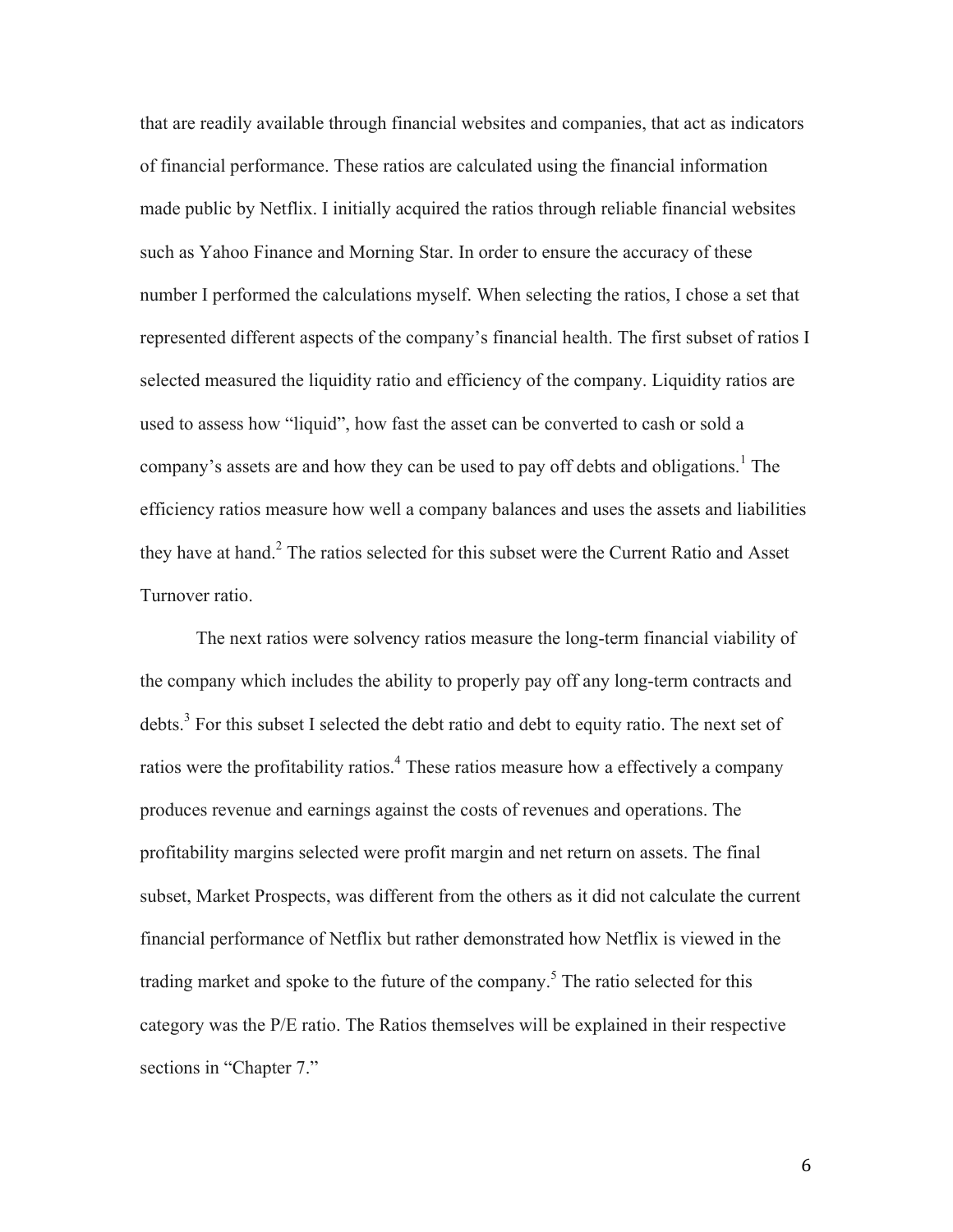Finally, to round out my financial analysis I analyzed the trends, changes, and patterns of select financial statement accounts and its stock price history. The select accounts include Netflix's total assets/liabilities, its total revenue, net income, cash and cash equivalents, current and non-current assets/liabilities, long term-debt, and cost of revenue. These accounts provide an accurate picture of the company's financial standing as they measure how much revenue Netflix generates, what the revenue costs, the makeup of the assets and liabilities, how liquid/profitable/solvent the company is, and overall the financial well-being of the company. This account analysis complements what the ratios indicate about the financial health of the company and overall provides a holistic view of the company from a financial perspective. Furthermore, I believe that the financial analysis as a whole combined with the operational analysis, provides an accurate representation of Netflix's past, present, and future and thus is an excellent way to assess whether the company is a worthy investment.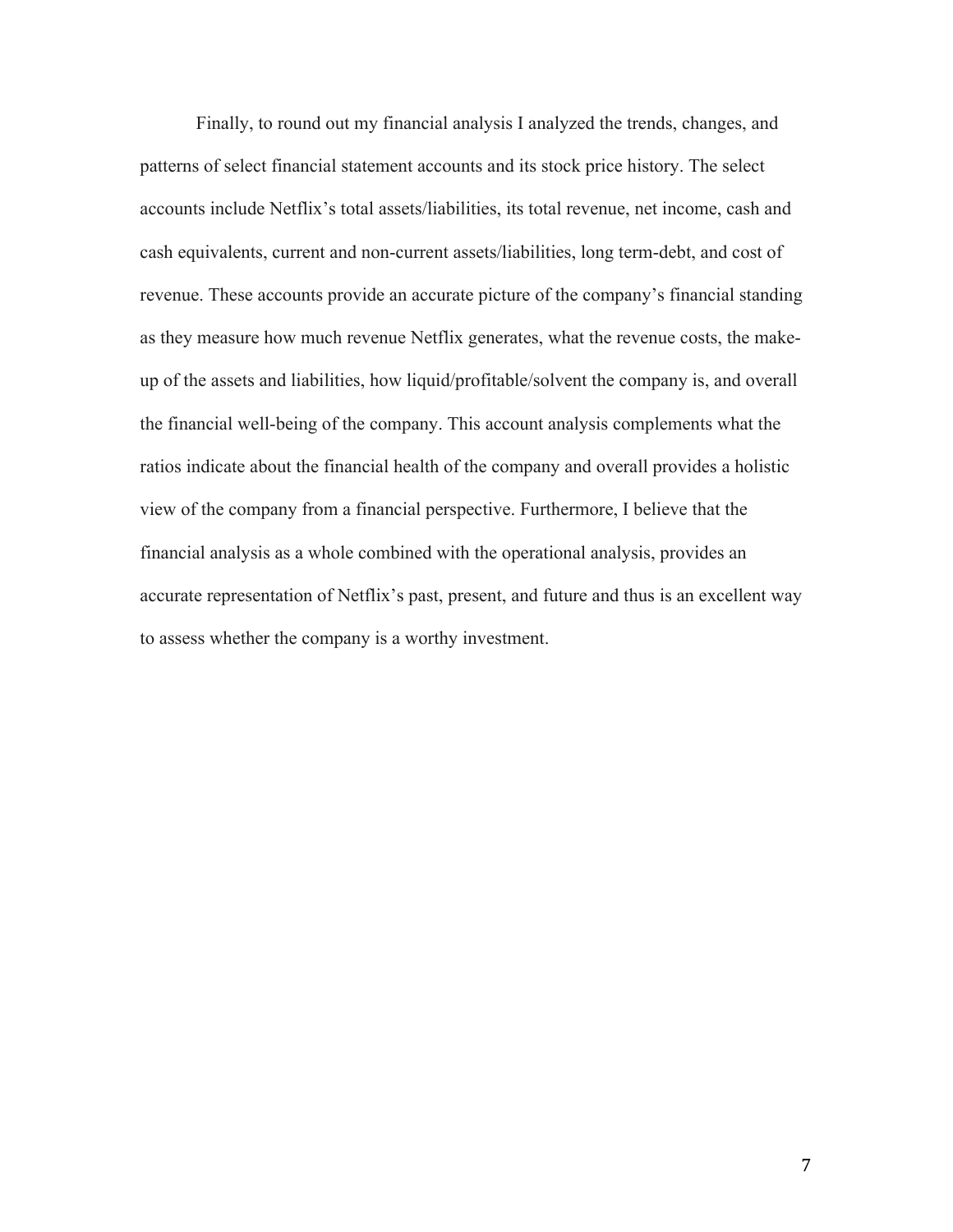# **Chapter 2: History/Background**

Tech entrepreneurs Marc Randolph and Reed Hastings founded Netflix in 1997. Hastings had founded the software company, Pure Software, where he met Randolph. They used their experience and expertise to create what would become the Gold standard in streaming. Netflix launched on April  $14<sup>th</sup>$ , 1998, as online DVD rental and Delivery Company with only 925 titles.<sup>6</sup> Originally the business used a pay-per-rental system with no due dates and small late fees. The business introduced the subscription model they have become known for in the fall of 1999. The video company had their IPO on May  $29<sup>th</sup>$ , 2002 selling 5.5 million shares of stock.<sup>7</sup> By 2005 had acquired the rights to over 35,000 titles and was renting out almost 1 million DVDs per day.<sup>8</sup> Because of the foresight of its founders, in 2007 Netflix shifted its primary focus from DVD rentals to online streaming of its video library. <sup>9</sup> Starting in Early 2013*,* the company started to produce original programming with the goal of eventually reaching 50% original content.<sup>10</sup> By the end of the third quarter in 2017, the company had grown to 109 million global subscribers over 190 countries.<sup>11</sup>

Netflix is known for its cutting-edge and innovative advances. The company has been credited by analysts and media with helping revolutionize and change the entertainment industry in addition to pioneering a new one distribution model<sup>12</sup>. Netflix considers itself the "leading internet television network" that streams 125 million hours of content both original and licensed programs created by other companies and networks.<sup>13</sup> Subscribers simply log on to Netflix.com and can select content from a vast, ever-changing library of programs. The content includes TV shows, comedy specials, movies, documentaries, etc. Subscribers sign up and choose one of three monthly plans: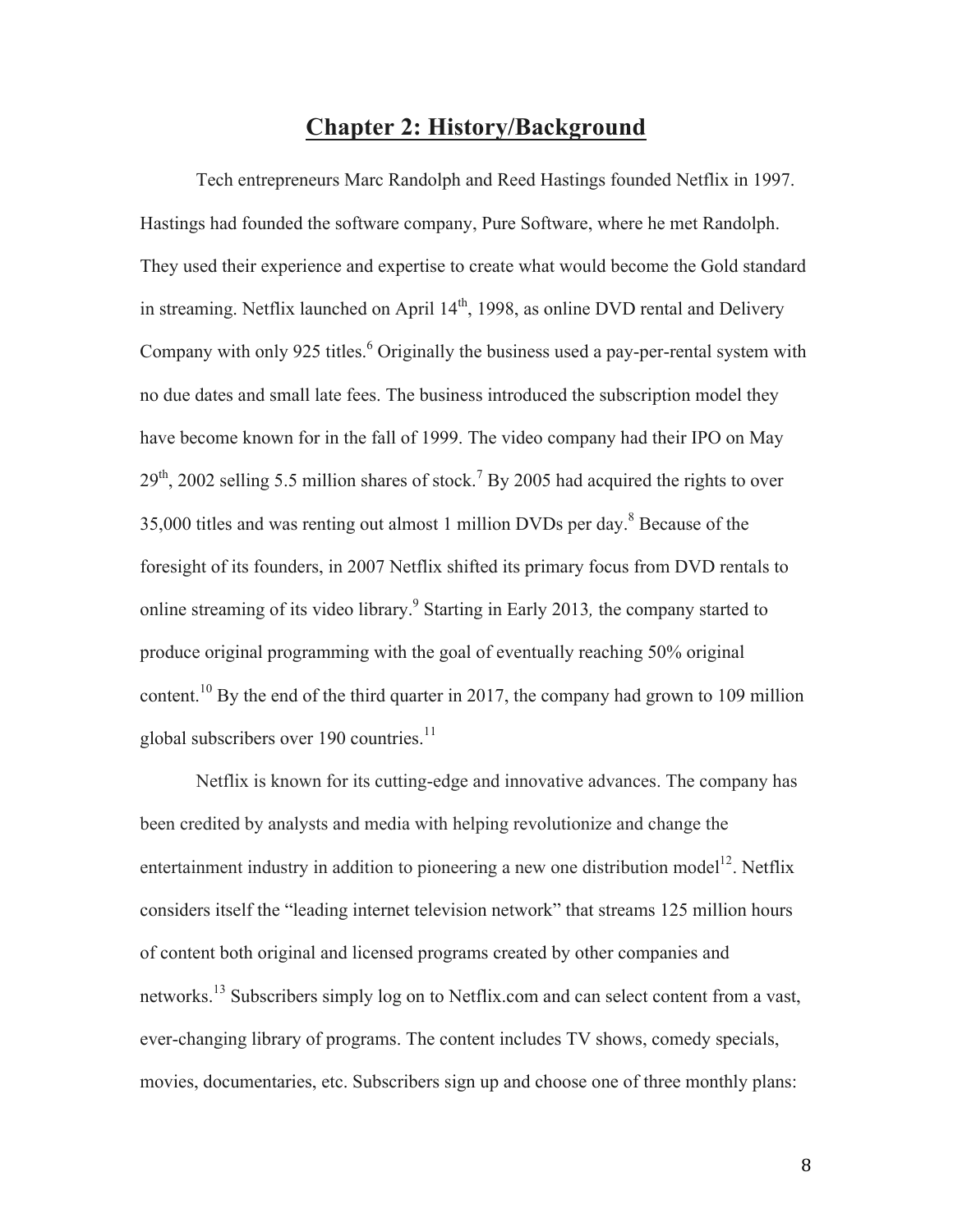one for \$7.99, one for \$10.99, and one for  $$13.99<sup>14</sup>$ . Internationally, there is similar pay structure with prices unique to each country. In addition to their global streaming business, in the United States, the company also rents DVDs to the customer's home. The main source of revenue for the company comes from these monthly subscriptions.<sup>15</sup>

The company has three main segments, Domestic Streaming, International Streaming, and Domestic DVD.<sup>16</sup> Domestic streaming is made up of the revenue produced by subscriptions from customers in the United States. The International streaming is composed of the revenue produced by the subscriptions of all customer, not in the United States. The final segment, Domestic DVD, is made up of revenue produced by the company's DVD rental service in the United States. Domestic Streaming brings in the most revenue (with 36% contribution margin), International Streaming the second most (with 10% contribution margin), and Domestic DVD the least(with a 52% contribution margin).<sup>17</sup> The company's main goal is "to grow [the company's] streaming membership business globally within the parameters of [its] profit margin targets."<sup>18</sup> In 2010, the company began its international expansion.

Netflix has identified several potential risks that could adversely affect the company in the future. First, the company's main revenue comes from one source, subscriptions, thus the financial success of the company directly depends maintain customer satisfaction and a strong reputation in order to keep and attract customers. Another is that while Netflix was a pioneer in online streaming, other services backed by incredibly large conglomerates like Amazon Video and Hulu, are gaining ground on Netflix in terms of subscribers, content, and popularity. These services are backed by billion dollar companies with diversified revenue streams, thus do not have to rely solely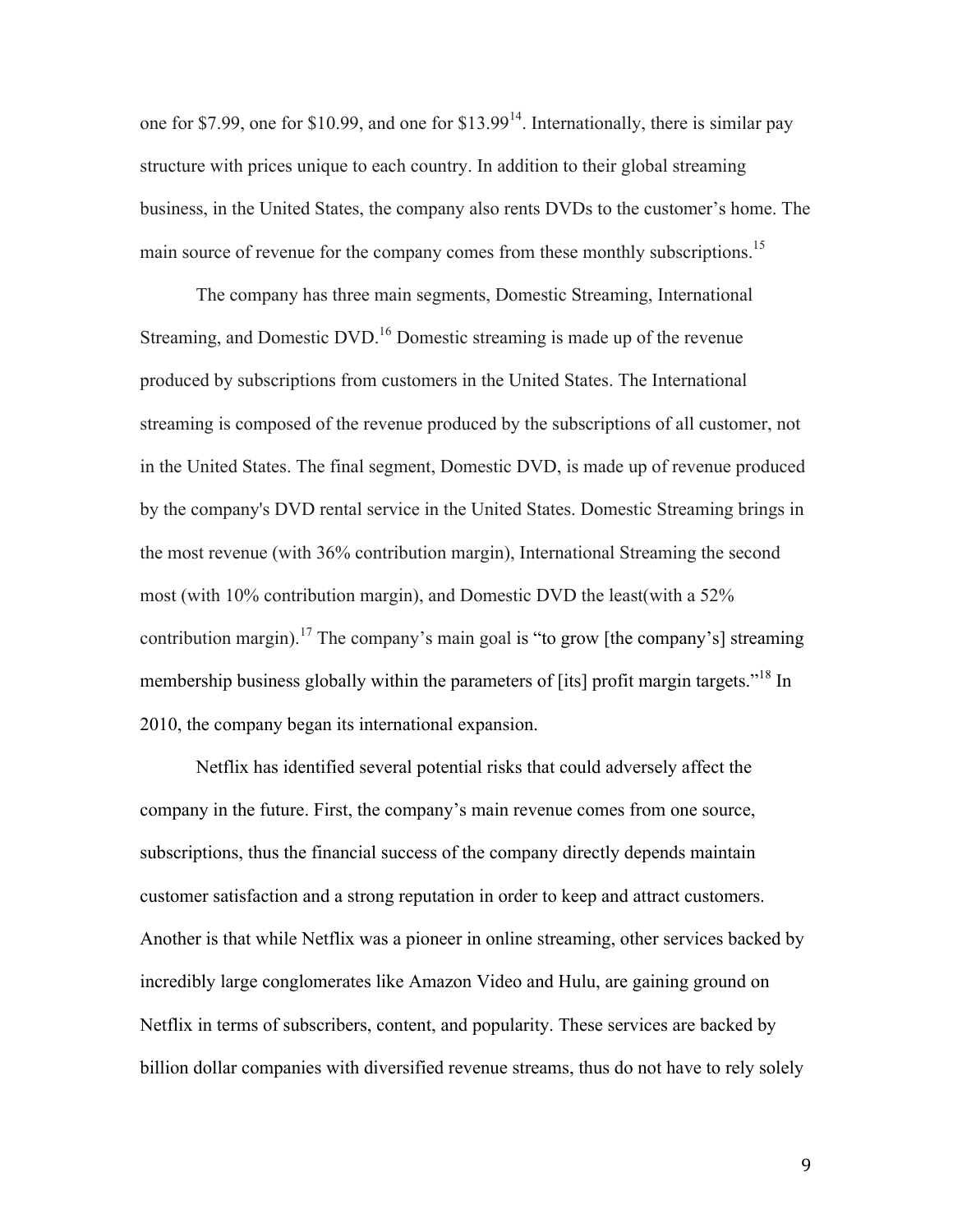on subscriptions like Netflix. These factors make these services a threat to Netflix's market domination. In addition, the increasing ease of piracy can attract customers away from

Netflix. In order to maintain/attract customers, the company must constantly obtain and produce new content. This results in a high content expense and many long-term commitments which limits potential profit margins, operational flexibility, and ultimately its liquidity. In addition, because a good portion of its content comes from outside sources and distribution relies on outside partners, Netflix is at times subject to their will and does not always have full autonomy in their decisions. Furthermore, because Netflix is almost completely internet based, potential cyber-attacks could completely devastate the company causing financial loss and loss of trust by consumers and partners.<sup>19</sup>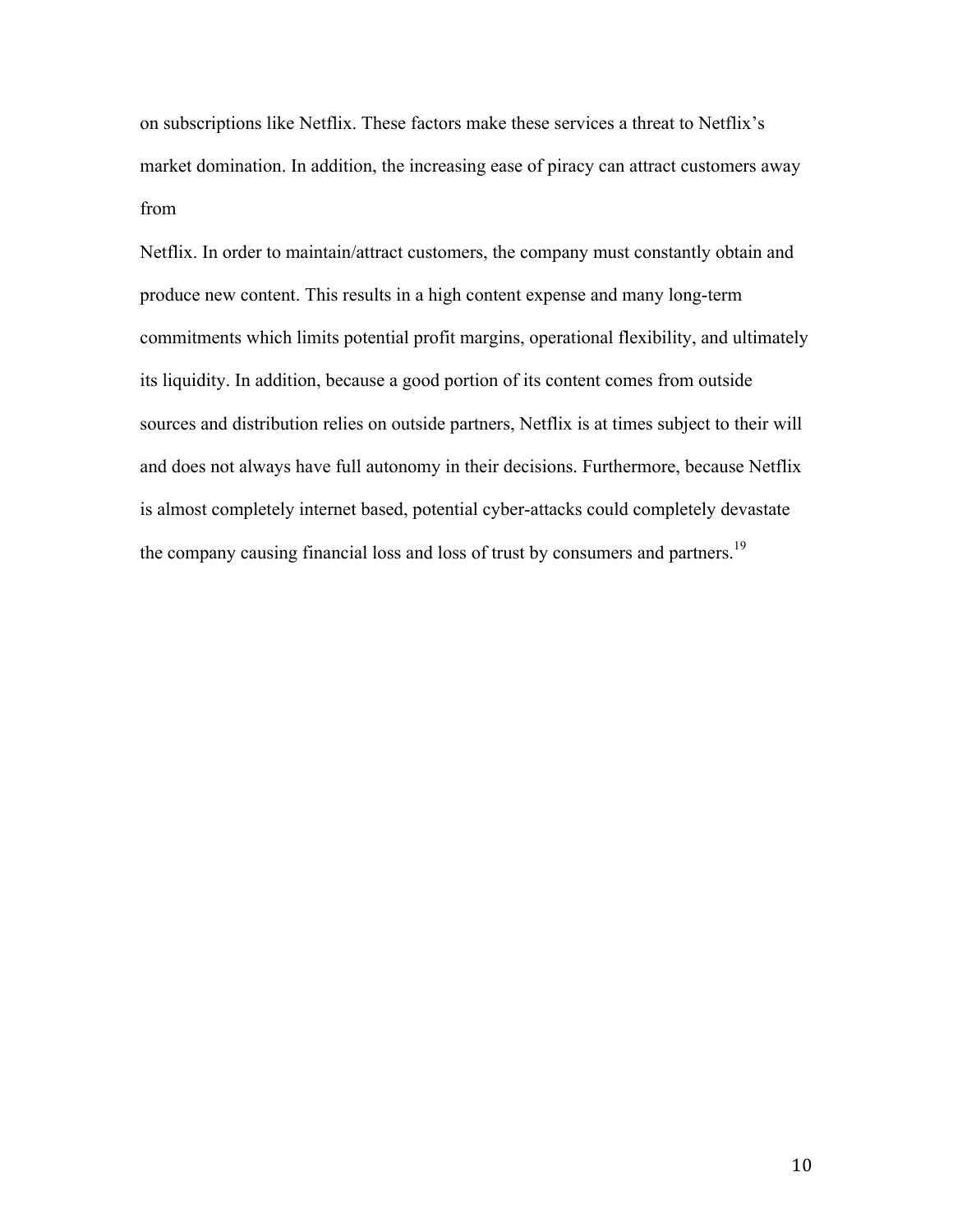# **Chapter 3: Management**

### **Executives**

**Reed Hastings, Chief Executive Officer, President, Chairman of** Cofounder of Netflix, Hastings has to lead the business from the time it was a fledging video company rental company. He has demonstrated that he is incredibly proficient leader that has a vision for the company, and knows how to execute it. A graduate of Stanford University, Hastings has lead Netflix to a billion-dollar industry leader. Hastings has vast experience leading technology companies. He has built a very cohesive business and culture, where the employees are very loyal and eager to help improve Netflix. In addition to his technical prowess and consumer understanding, Hastings is known to be a great leader and corporate manager. He has been lauded for his "innovative management practices" that lead to a culture that is universally respected. $20$ 

**Ted Sarandos, Chief Content Officer**- As CCO, Sarandos is responsible for acquiring, adding, and developing, new content for both the online streaming service and the DVD rental service. Joining the company in 2000, Sarandos led the charge from small rental company to Global leader in content and entertainment. Sarandos has revered as an incredibly successful producer that is known and respected in the entertainment world, sitting as the chairman or board member of various film institutes, festivals, and schools. Sarandos also spearheaded the company's dive into critically and commercially acclaimed original programming, that has produced 128 Emmy nominations and 37 wins, 7 Oscar nominations and 1 win and 27 Golden Globe nominations and four wins.<sup>21</sup>

**Greg Peters, Chief Product Officer-** While known for its content and creative prowess, Netflix also relays the presentation, optimization, and structure of the Netflix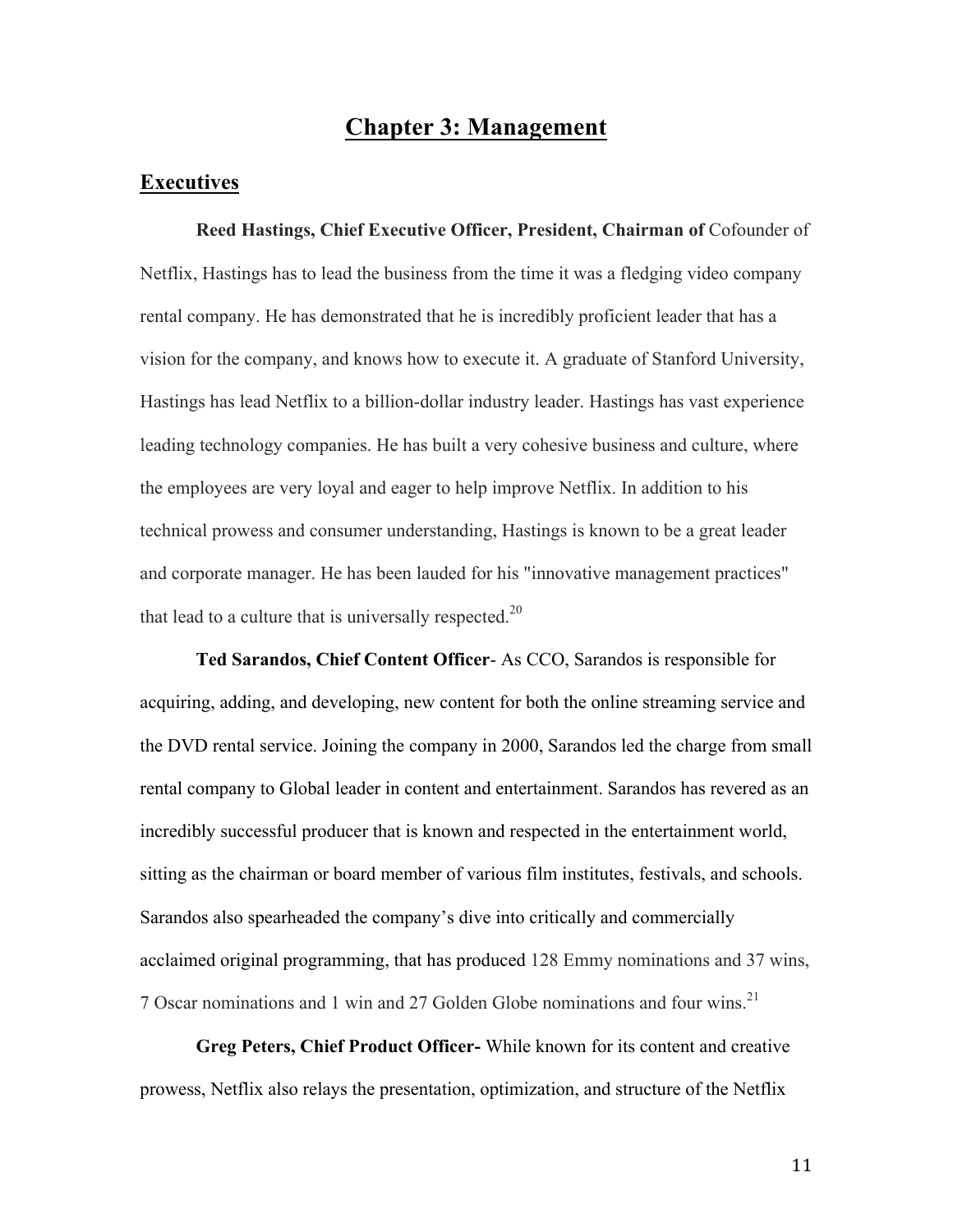system. Peters took over in July 2017, from Neil Hunt who was CPO since 1999. starting in 2008, Peter was International Development Officer for Netflix, helping grow the brand internationally Peters' served as an executive member of digital entertainment software companies like Redhat inc, and Rovi Corporation. Peters helped grow Netflix's global profile, thus he could prove to be a fitting replacement for this important position.<sup>22</sup>

**David Wells, Chief Financial Officer** – Wells was appointed CFO in 2010 after serving the company in various financials since 2004, developing a deep understanding of the company's financial position, history, and growth. With his MBA from the university of Chicago, Wells has an in-depth business knowledge having been a consultant for the leading professional services firm Deloitte prior to joining Netflix.

### **Executive Compensation**

Netflix has a three-pronged approach to deciding, executive compensation. In deciding the company considers, how much the company would pay to retain the executive, how much would it cost to replace the person, and what the executive would command in the open market. $^{23}$  The Compensation Committee of the board of directors determines compensation amounts to the committee based on of market research and comparative data. The Compensation committee partnered with the consulting firm, Compensia, to form a peer group to compare compensation to. The committee then created compensation level and targets based on "percentiles derived from the… group."<sup>24</sup> The peer group was composed of companies that reflected Netflix's position as a media and technology company and included companies like CBS, eBay, and Lions Gate. $^{25}$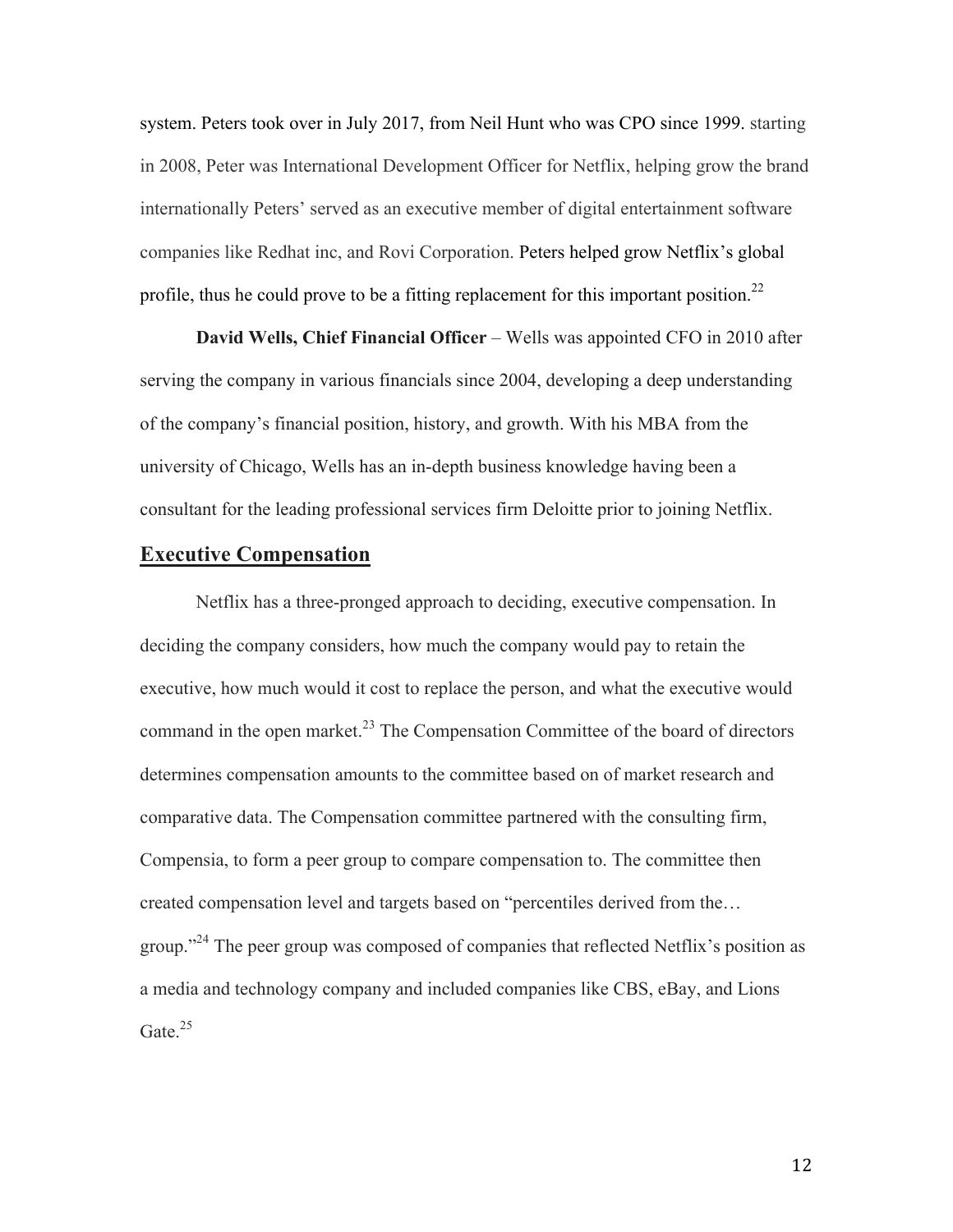After determining the possible compensation, it is divided up amongst three categories: base salary, stock options, and bonuses. The bonuses would only be paid if financial goals set by committee were met in the fiscal year, to ensure that the executive was only getting paid if their performance deserved and weren't getting paid at the expense of the company. Each year the executives receive stock options equivalent to 5% of their possible compensation. The dollar value assigned to the options is only for accounting purposes, as it cannot be received annually as cash compensation unless specified. The company believes tying compensation to equity, "helps align the interest" of executives "with those of the Company's stockholders" and ties compensation to "long-term" company performance.  $^{26}$  In 2016, Reed Hastings made \$900,000 in base salary and \$19,050,000 in Stock Options. Greg Peters made \$1,000,00 in base salary, \$3,275,000 in stock options, and \$1, 500,000 in bonuses. Ted Sarandos made \$1,000,00 in base salary, \$11,800,000 in stock options and a 4,000,000 bonus. David Wells made \$2,400,000 in base salary, 1,800,000 in stock options.<sup>27</sup>

Hastings, like most of the employees that work in the Netflix Corporate offices in Los Angeles, does not have an employment contract as he views it as an "inhibitor" to progress and productivity, and that he and the company want employees to work for Netflix because they want to not because they're contractually obligated.<sup>28</sup> For the SEC "Say on Pay" vote, 96% of shareholders voted in approval of the compensation of the executives.<sup>29</sup>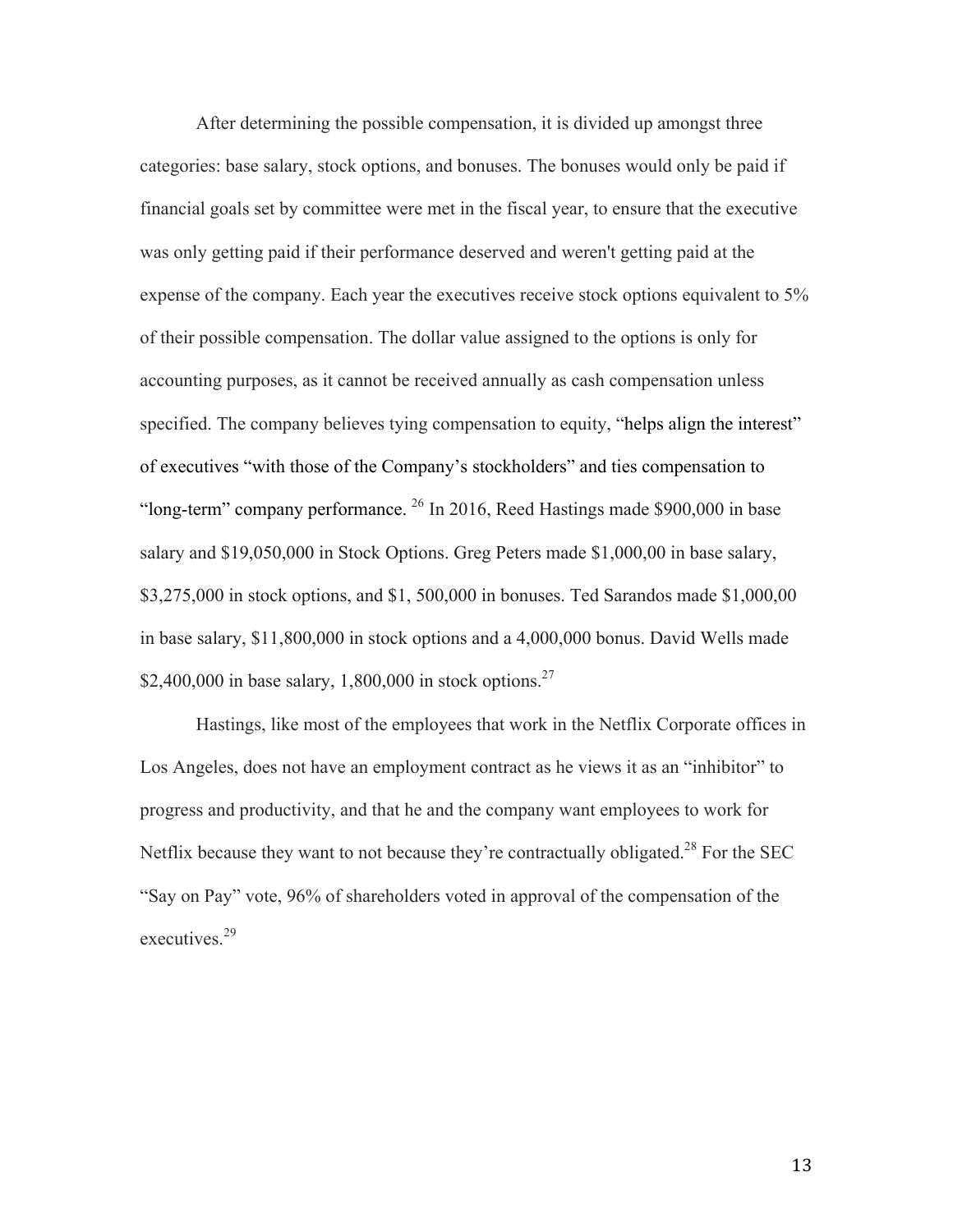### **Board of Directors**

The Board is composed of 9 individuals, 6 men and 3 women<sup>30</sup>, while room for improvement a female perspective is definitely present as they composed one-third of the board. Where the board is incredibly lacking is in their ethnic diversity. Every member of the board is White, as there is no minority representation on the board. Often a problem in the entertainment industry, Netflix's leadership has no racial diversity and thus the views and perspective of a large part of the consumer base can be ignored and not considered. This is a definite area of improvement. The ages of the board member range from 49 to 73, with 6 members of the board in their 50s and 58 being the average age.<sup>31</sup> While older in age relative to the population, Netflix's average age is actually 4 years younger than the average board age of S&P 500 companies which is  $62.4^{32}$  While it is somewhat concerning that a company with a tech-savvy, younger demographic like Netflix's has an older average, it's reassuring that it skews younger in comparison.

The board is incredibly well-experienced in both the entertainment and technology industry, with its members having occupied executive positions who are leaders and innovators in this realm companies such as Disney, Google, Amazon, Microsoft, Facebook, and Viacom. With this experience, the board has a deep and comprehensive knowledge of the industry. In addition, 6 of the members have served on the board for over a decade, with the other 3 joining in  $2010^{33}$  The average tenures of board members in S&P 500 companies is 8.3 years.<sup>34</sup> So Netflix has a notably longer average tenure, this has both positives and negatives. On one hand, the board has an indepth understanding of Netflix's business and history Yet a fresh perspective could be needed as there is little turnover and change of perspective. For example, "Lead Director"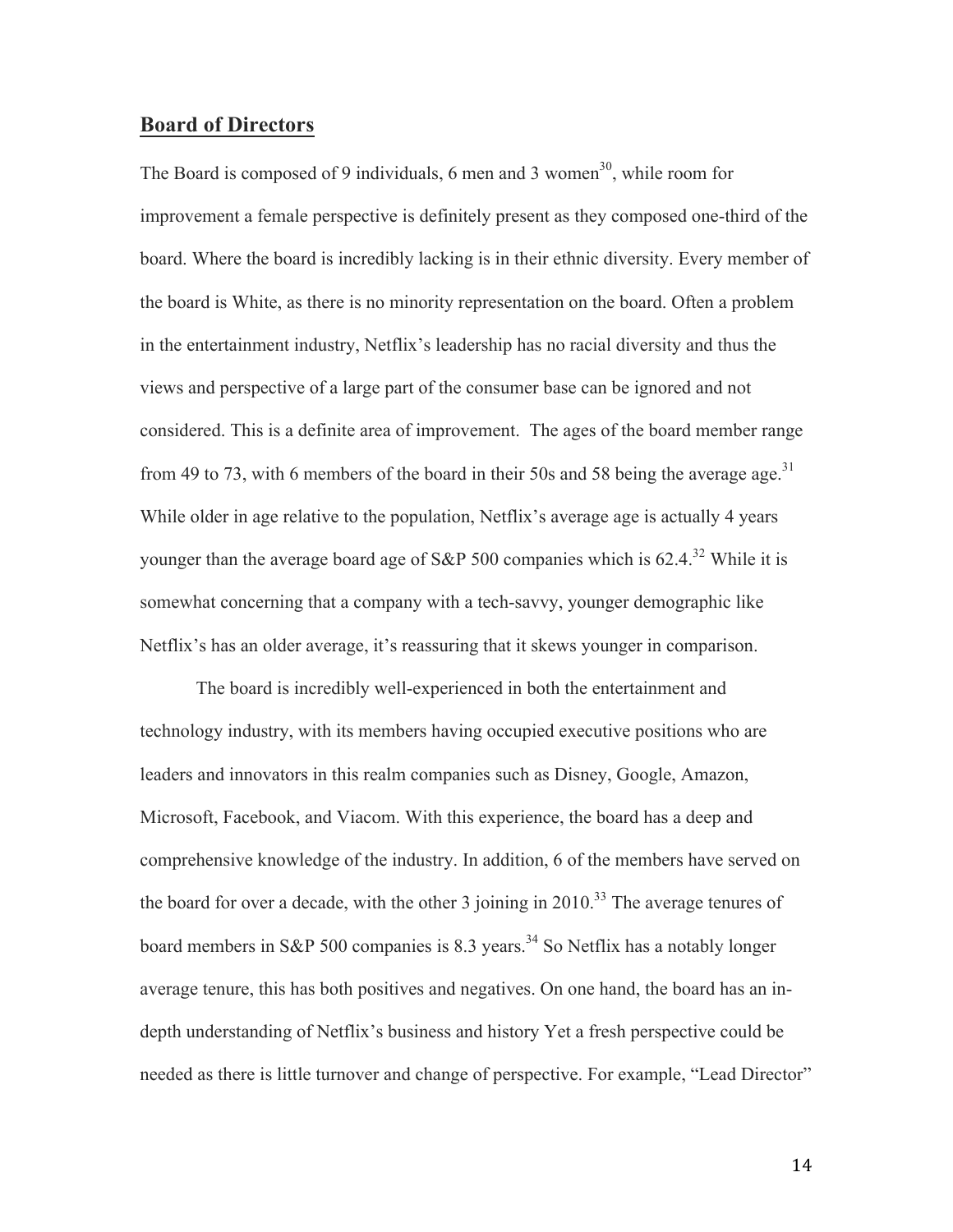Jay Hoag was an "early investor" in Netflix, which Netflix admits could "compromise his independence."<sup>35</sup> Another potential problem is that Netflix directors are elected by plurality, not majority.<sup>36</sup> This means the will of the shareholders may not always be reflected in director selection. (This is discussed in depth in the ownership section.)

While The Chairman of the Board, Mr. Hastings, executive/insider from the company, he is the only insider on the board. This speaks well of the independence of the board as it separates company from shareholders. Directors do not receive cash compensation but rather stock options, tying the interest of the board to the interest of the company and shareholders in a tangible way. The board meets 5 times a year. Netflix only disclosed one Related Party Transaction, in which Hastings owns a private jet which is leased to the company and its employees to use from Netflix related business. Netflix reimburses Hastings for travel costs incurred.37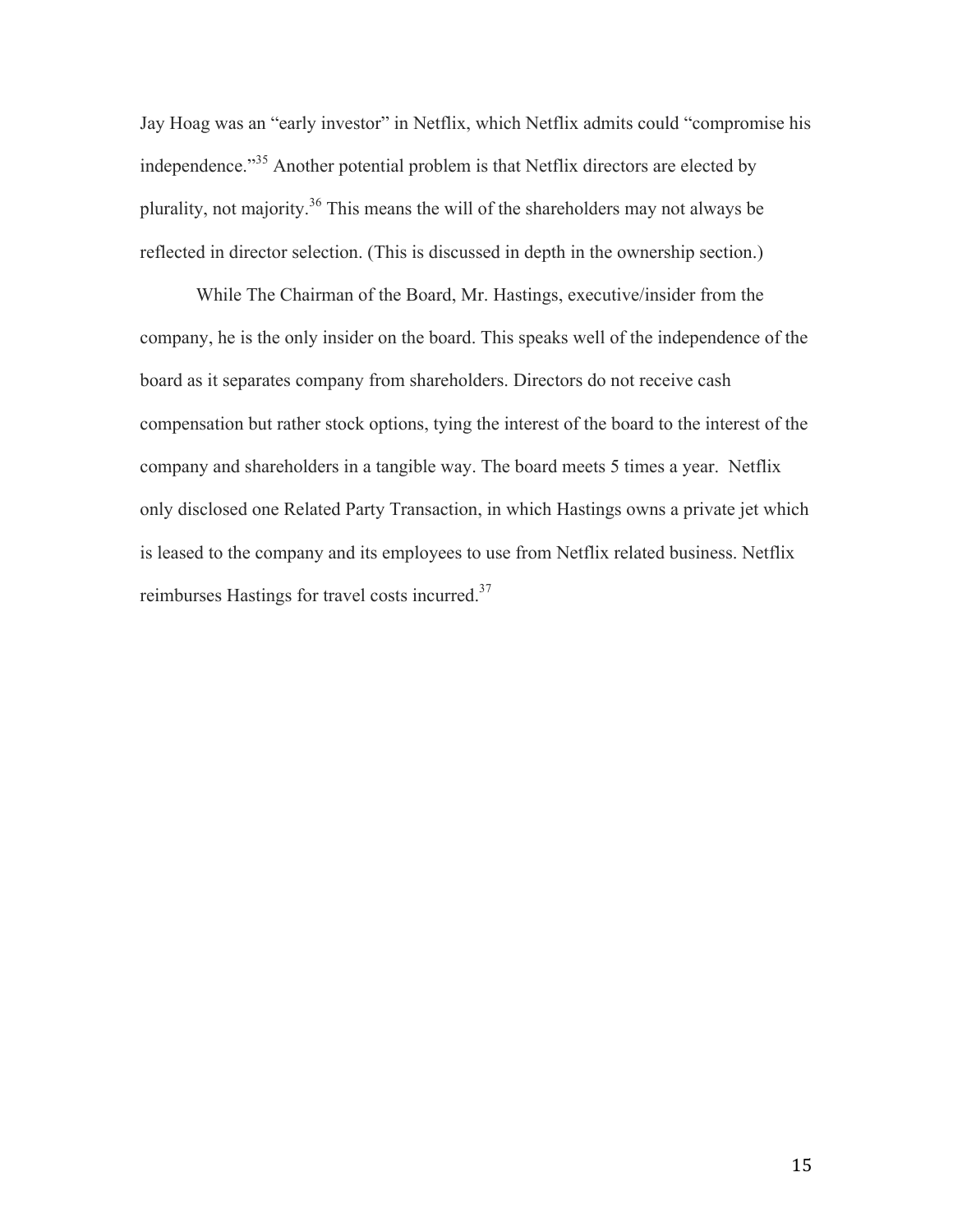### **Chapter 4: Compliance and Legal Standing**

### **Compliance**

Netflix has never had to issue a financial statement restatement, made any late SEC filings, and has gone virtually completely unscathed from criticism of their reporting by analysts. In terms of internal controls, the CEO and CFO attest that their disclosures and procedures provide reasonable assurance that their internal controls over financial reporting are in line with the criteria issued by the SEC. The company assessed the effectiveness of its internal controls reports by using issued standards and deemed their internal controls effective. There have been no changes in internal controls over financial reporting in the last fiscal year. An internal control audit conducted by EY conclude that in their opinion "Netflix, Inc. maintained, in all material respects, effective internal control over financial reporting." These factors can lead to the conclusion that Netflix has had an amazing track record in terms of financial reporting and consistently issues statements that are timely, accurate, precise, and truthful to the best of their abilities. In 2016, \$623,000 (10%) of the company's \$2,500,000 total audit fees paid to EY were for non-audit services. This is a very low amount of the fees and not an amount that could potentially compromise EY's independence in terms of their audit, as EY would have no reason to place value in consulting fees rather than independent auditing.<sup>38</sup>

### **Legal Issues**

Like most multi-national companies, Netflix has faced legal issues like lawsuits and claims filed against them. The earliest of the prominent legal issues Netflix had was in 2004 when a class-action lawsuit was filed against Netflix claiming false advertising as Netflix had advertised customer receiving DVDs in "one business day", however, in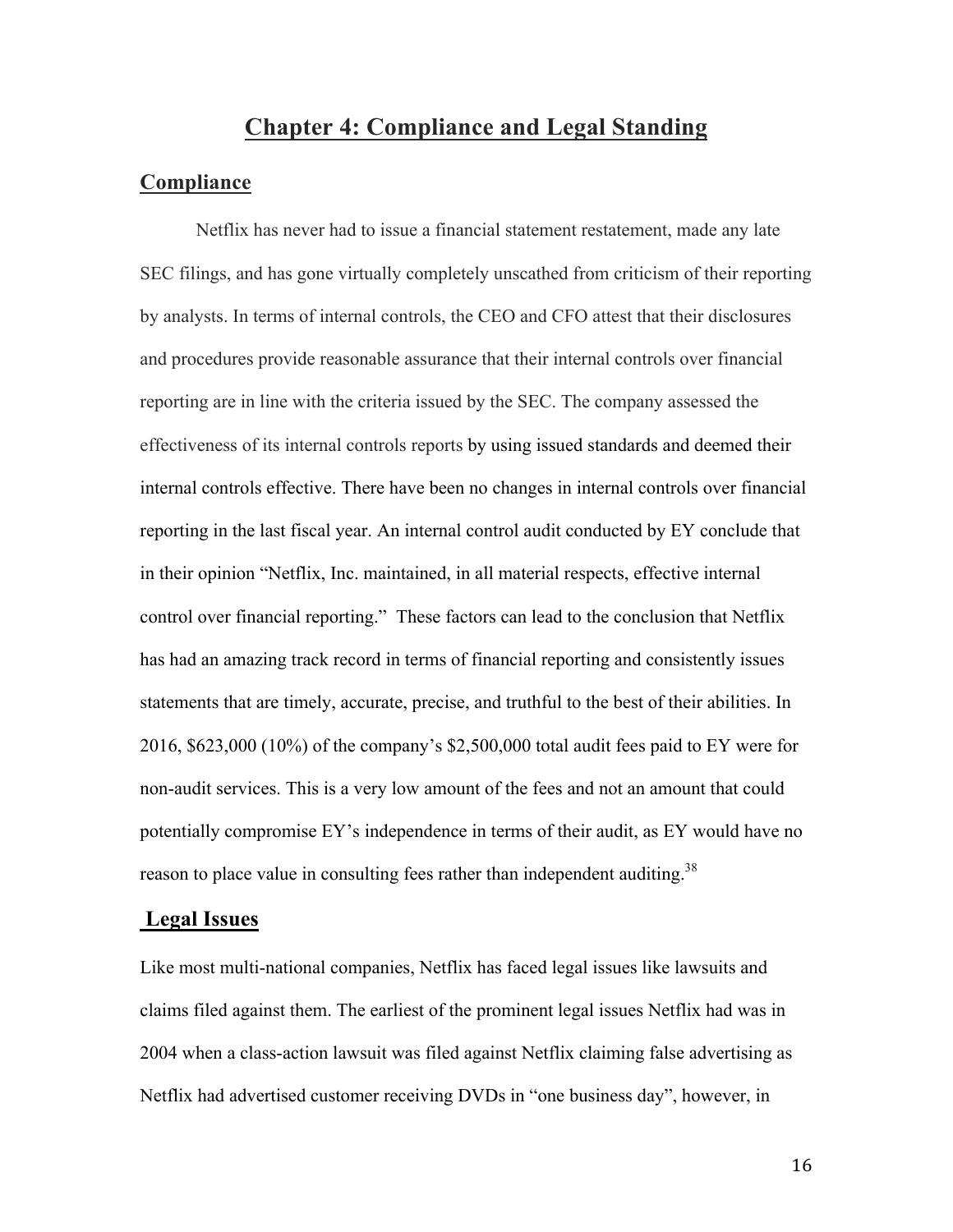some occasions this was not the case. as some shipments took longer. As a result of the lawsuit, Netflix changed its advertising and terms to acknowledge this.<sup>39</sup> While not admitting to any wrong-doing, Netflix agreed to settle out of court with a \$7.3 million payout to customers. In addition, Netflix allowed the suing members to have one month of free-membership and one month of service at higher membership level.<sup>40</sup> This ordeal demonstrated Netflix was responsive to the claims of its customers and sought to reimburse to wronged customers for their perceived shortcomings.

Another prominent legal issue that has plagued Netflix over its history, revolves around its struggles with accessibility of its content to deaf customers. In 2011, a lawsuit was filed against Netflix claiming that Netflix's lack of closed captions on a large portion of its content violated the Americans with Disabilities Act, as it did not provide even services to disabled customers. Despite the lawsuit getting thrown out by a court, Netflix took this issue to heart and added closed captions and subtitle to almost all its content.<sup>41</sup> However, the captions themselves have caused legal trouble for the company. Netflix removed the captions and apologized but did not take any further actions. The company still endures criticism for their captions often being wrong and inconsistently working, and this issue still proves to be a weak point PR-wise for the company. While Netflix, is engaged in other legal battles the company states in its Annual report that "it does not consider the matters to be material either individually or in the aggregate at this time." $42$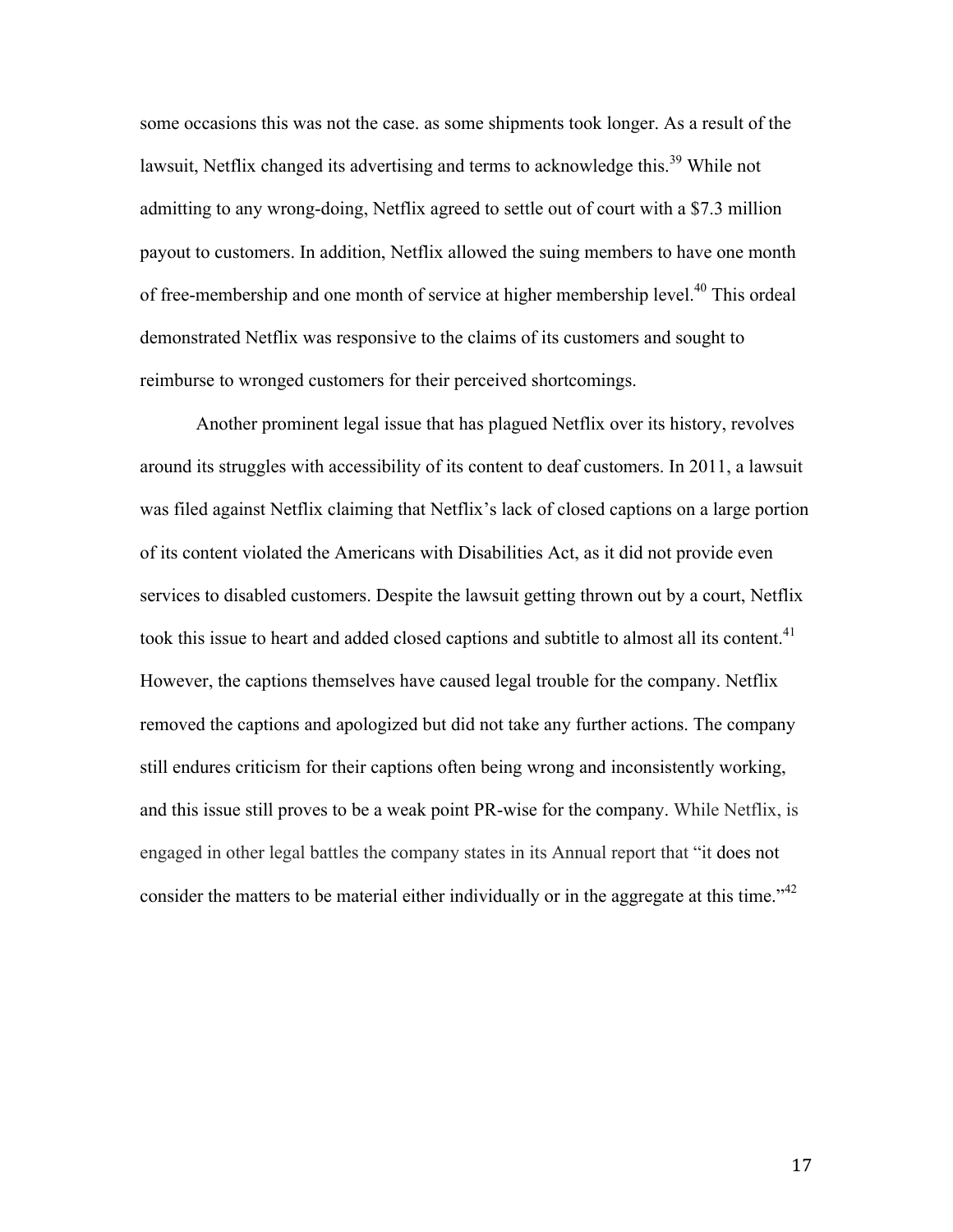# **Chapter 5: Public Reputation**

### **Community Outreach**

Netflix has proven to be a leader in terms of Corporate Social Responsibility Reed Hastings recognized this and in 2009 issued an in-depth presentation/platform separate from its code of ethics that went viral. It described and clearly defined the company's strategy of creating a positive culture for its employees and society and clearly laid out its values. A move that set Netflix apart from its colleagues an earned praise for industry insiders and media. A tentpole of this strategy is to "increase employee freedom as [Netflix] grows." Consequently, Netflix has been praised as a pioneer amongst employee benefits. In 2004, the company implemented "unlimited vacation" for its employees. This means employees can take as much vacation time as they want as long as they clear it with their manager and complete all necessary work before deadlines. This elicited praise from outsiders and media and prompted companies like the Virgin Group to implement similar policies. In the same vein, Netflix announced in August 2015 that they were implementing unlimited Paternal leave for new parent. This moved was once again praised by analysts, and the very next day Microsoft announced a new paternity leave policy similar to Netflix. Wharton School of Business Professor and CSR analyst has said that Netflix, "Raises the bar" in terms of CSR.<sup>43</sup>

In addition, to workplace contributions, Netflix is incredibly involved in the community. Over its history, Netflix has parented with organizations and various charities for a variety of causes such as America's Second Harvest to launch a campaign aimed at ending global hunger. Furthermore, the company gives away scholarships to students and provides financial support to students seeking their Ph.D.<sup>44</sup>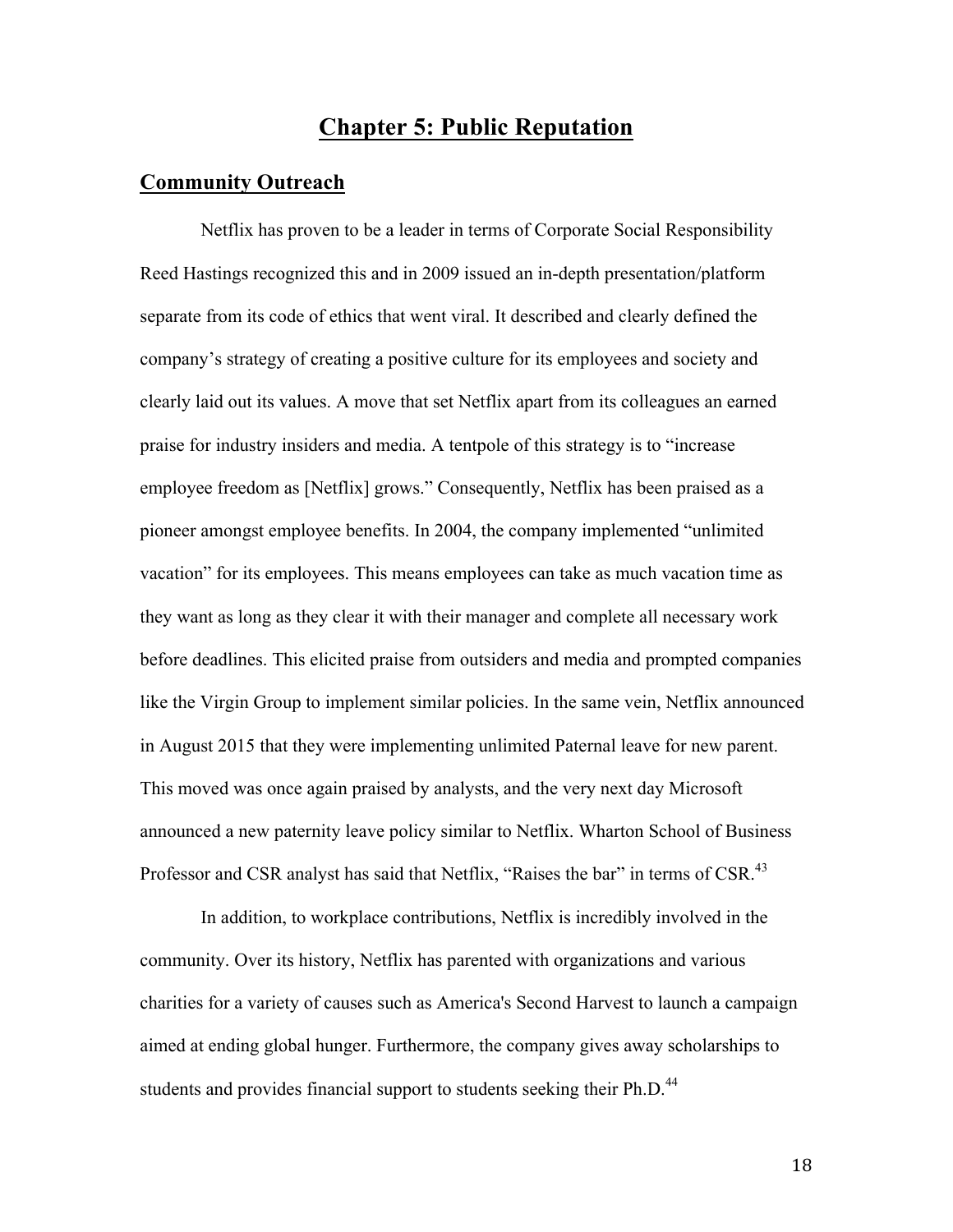One area the company can improve on is its code of ethics. While Netflix by all accounts has operated ethically and fulfilled its compliance obligations, the Code of Ethics itself is pretty standard amongst companies. While Netflix has publically made a commitment to Ethical behavior in Hastings's 2009 platform, the Code of Ethics could be more substantive to further reinforce this decree. The code covers all major areas of compliance but not that in-depth, totaling 8 paragraphs over its 7 sections. <sup>45</sup>

#### **Controversy**

In September 2011, Netflix proposed a company restructure that would officially divide the two services (streaming and rental) of the company into two separate companies that required two separate subscriptions. In addition, it proposed drastically raise prices to \$16 a month. The sudden drastic change was announced unexpectedly and not well explained as it announced in a short video from Reed Hastings and an accompanying blog post. This conversion angered fans who believed they were taken advantage of and was mocked by outlets like the Huffington Post and even parodied on Saturday Night Live. The proposed restructure was publically reviled leading to a loss of 800,000 subscribers and in Netflix's stock price plummeted by 75% and its income dropped \$209 million to 17 million in 2012. Realizing that this restructuring was universally unpopular, Hastings announced on October  $10^{th}$ , 2011 that it would be completely abandoned.<sup>46</sup> This quick turnaround and decision to listen to the consumer was praised and applaud by analysts who noted Hastings "has shown that he is not insensitive to the demands and grievances of his customers and that he is not afraid to admit, in public, that he has made a mistake"<sup>47</sup> However, they still noted the original decision was a self-inflicted wound that was completely unnecessary.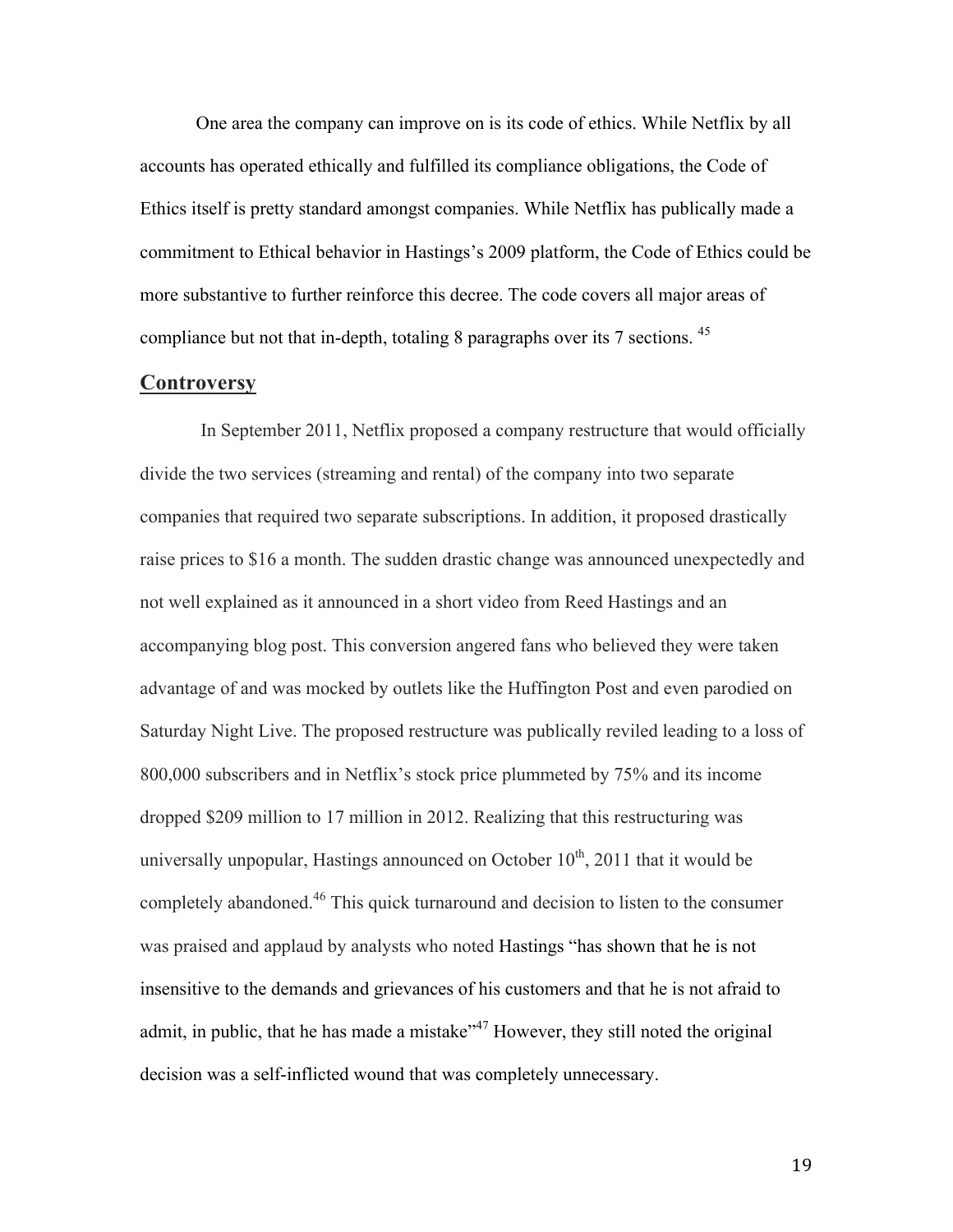Another Crisis that is hitting Netflix is currently unfolding. The recognition of the company as a legitimate television network is often credited to its first, popular original program, *House of Cards*, starring Kevin Spacey. The series garnered multiple awards and nominations for Netflix. During filming of the  $6<sup>th</sup>$  season, on October 29<sup>th</sup>, Spacey was accused of sexually assaulting a minor in 1986. 12 hours after this accusation was made, Netflix announced that the  $6<sup>th</sup>$  season of House of Cards would be the last. As more accusations against Spacey came forward, Netflix announced on October  $31<sup>st</sup>$  they were suspending production of one of its most popular series. Then officially on November 3<sup>rd</sup>, Netflix announced it was terminating its relationship with Spacey in all capacities.<sup>48</sup> Netflix was praised for its quick decisions making and swift handling of a serious situation concerning sensitive matter.<sup>49</sup> On November  $9<sup>th</sup>$ , the New York Times broke a story about multiple sexual assaults allegations against comedian Louis C.K., which he later confirmed The next day, Netflix officially, swiftly canceled his upcoming Netflix special. Furthermore, on December 5<sup>th</sup>, 2017, Netflix terminated their relationship with the star of their original comedy series *The Ranch*, after multiple rape allegations were levied against him.<sup>50</sup> These actions helped establish and solidify the company's no tolerance stance on sexual assault.<sup>51</sup>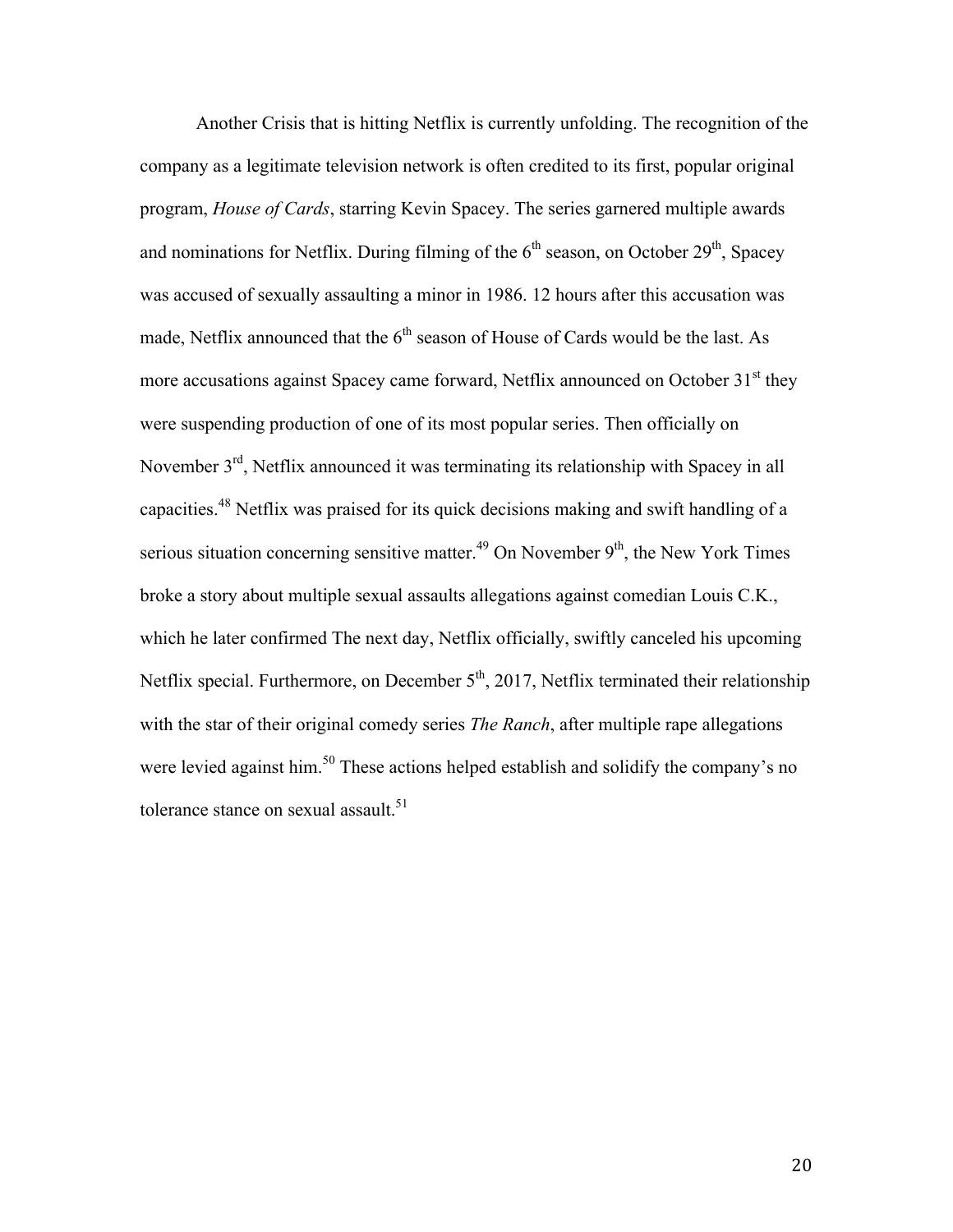# **Chapter 6: Stockholder/Ownership Breakdown**

Netflix is predominately owned by institutional investors, who own 84.28% of the company. Capital Research global investors own 46,909,261 shares (12.86%), Vanguard Group Inc. own 28,450, 205 shares (7.88%), and Blackrock Inc. own 25, 492, 439 shares. (6.9%). The two biggest pension investors are the California Public Employees' Retirement System aka CalPERS (842, 438 shares) and the New York City Pension Funds (1,173, 000 shares). In terms of individual owners, Reed Hastings owns 11,800,000 (1.9%) shares, Director Jay Hoag owns 6,400,000 shares, and former Chief Product Officer Neil Hunt owns 1,300,000 shares.<sup>52</sup> In terms of individual owners, Reed Hastings owns the most shares. (See figure 3 for breakdown.) In terms of shareholder activism, in October 2012, famed activist investor Carl Icahn bought 10% of Netflix shares<sup>53</sup> but did not push any specific agenda, and sold his last shares in 2015.<sup>54</sup>

While most recent shareholder proposals are standard fare, there has been a recurring theme amongst them that has proven to be divisive proposals. The major points of contention are that directors do not need to be elected by a majority and that shareholders do not have proxy access, thus they cannot put their own candidates up for election. This essentially allows Netflix to name their directors and keep them on the board at its discretion regardless of shareholders' opinion. This has led growing shareholder unrest. Shareholders have proposed and approved board changes 17 times in the past 6 years. Despite these countless proposals Netflix has rejected and disregarded them. Various changes in the director election process, such as needing a majority of votes and annual elections, were voted for with overwhelming majority yet still ignored. This fact is highlighted by the fact that two directors have not received a majority vote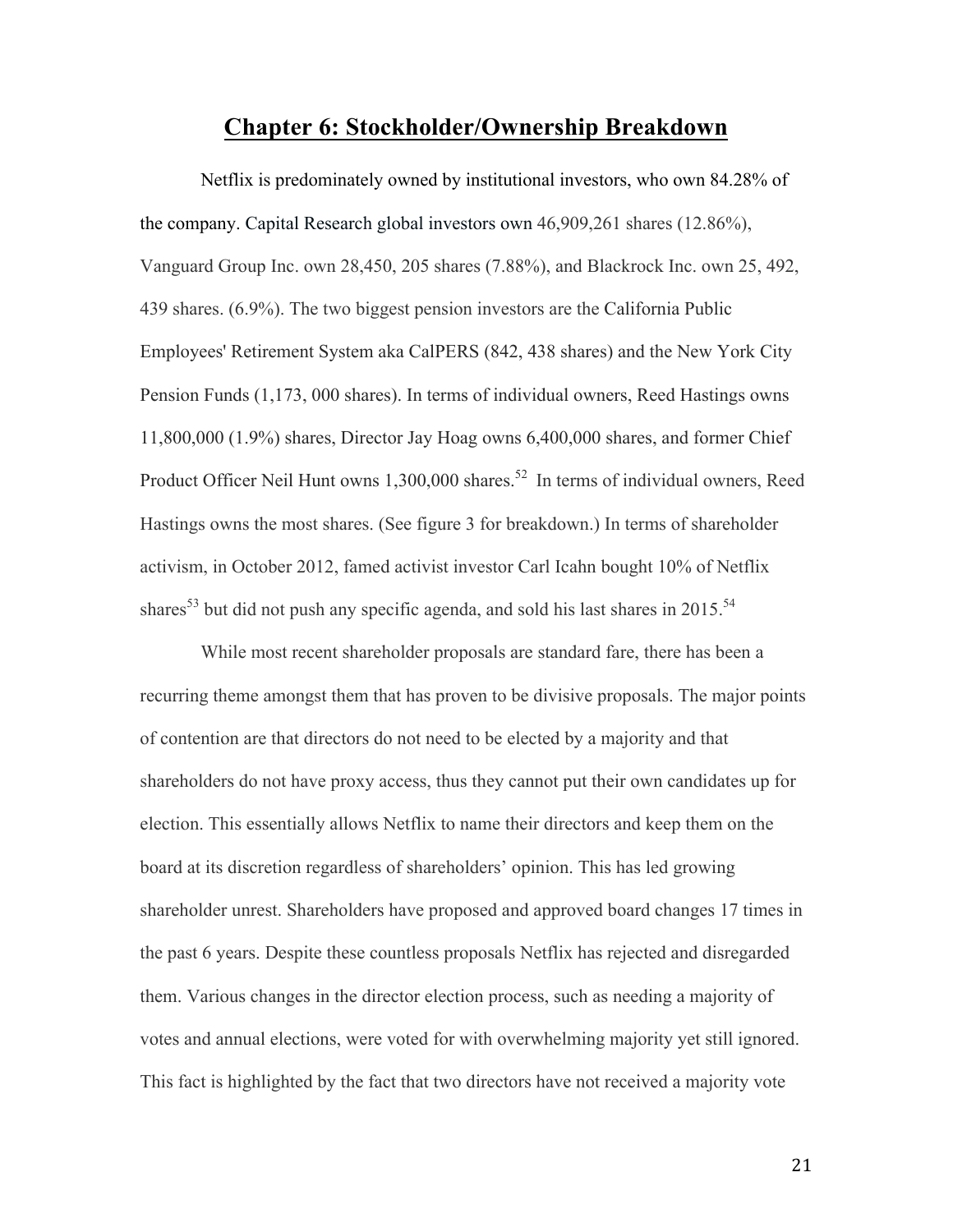over the past 4 years yet remained on the board. This has become such an issue that "Institutional Shareholder Services, which advises investment funds on corporate elections, gives Netflix its lowest score in a corporate governance ranking."<sup>55</sup>

Two of the biggest critics of this treatment of shareholders are CalPERS and the New York State Pension funds, the two biggest pension investors in the company. In 2016, the investors offered a proposal to allow shareholders proxy access. In their opposing statement Netflix stressed the board has a fiduciary duty to stockholders, that shareholders themselves do not have. Thus, these stockholders could nominate directors who advance their own specific agenda without regard to the best interest of the Company and its stockholders… including independence, expertise, and diversity." Despite this opposing statement, shareholders voted 71% in favor of this proposal. Netflix acknowledged the vote but did not grant proxy access.<sup>56</sup>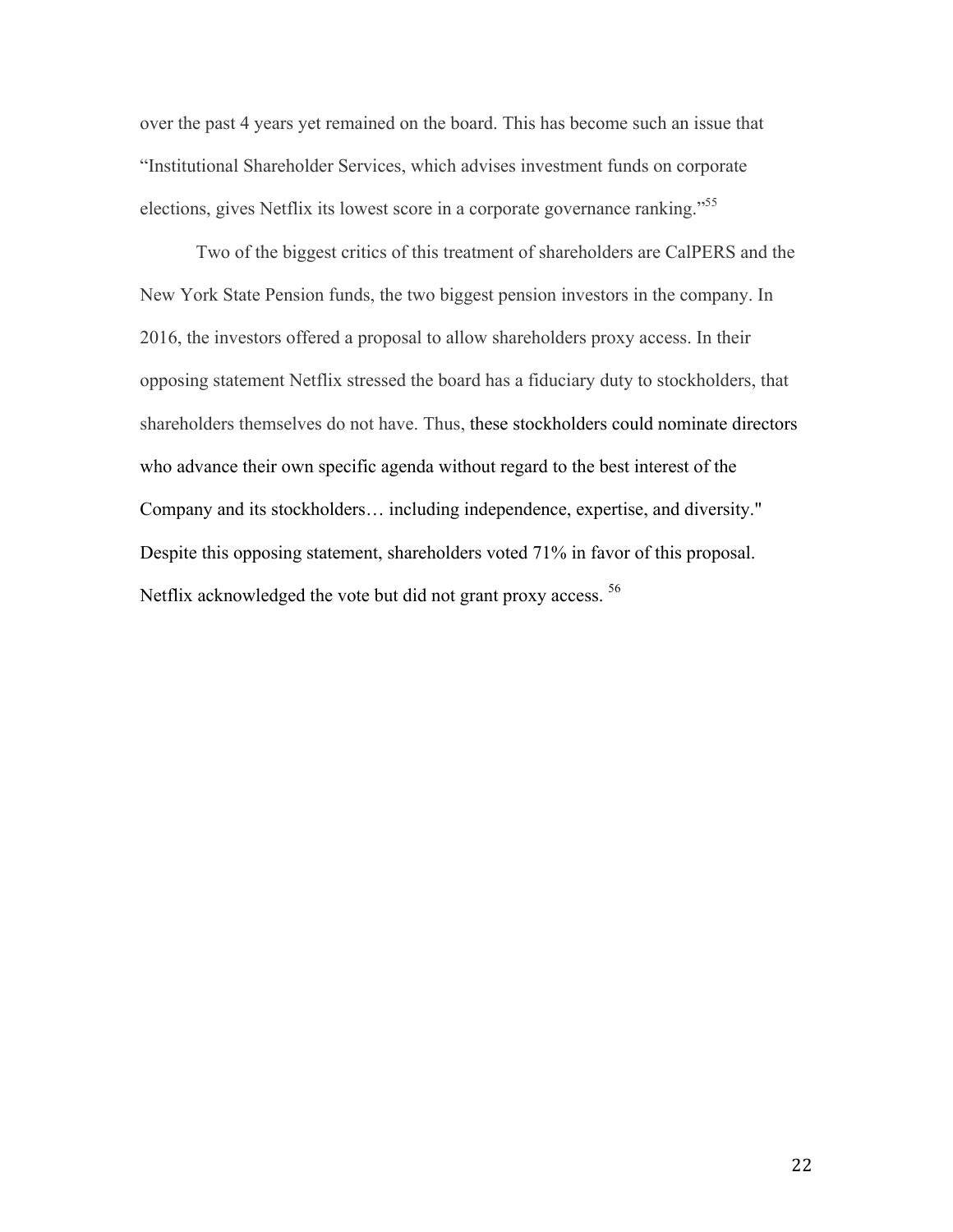# **Chapter 7: Ratio Analysis**

\*All ratios were calculated by the investment research website Morningstar inc. and

reculated by myself.

| Ratio Table <sup>57</sup> |
|---------------------------|
|---------------------------|

| IAUUU 1 UVIV                |        |        |        |        |
|-----------------------------|--------|--------|--------|--------|
| <b>Netflix</b>              |        |        |        |        |
| Ratio                       | 2013   | 2014   | 2015   | 2016   |
|                             |        |        |        |        |
| <b>Current Ratio</b>        | 1.4    | 1.47   | 1.54   | 1.25   |
| <b>Total Asset Turnover</b> | 0.81   | 0.78   | 0.66   | 0.74   |
| Debt Ratio                  | 75%    | 73%    | 78%    | 68%    |
| Debit to Equity Ratio       | 1.42   | 1.48   | 1.54   | 1.26   |
| Profit Margin               | 2.56%  | 4.84%  | 1.80%  | 2.11%  |
| <b>Return on Assets</b>     | 2.08%  | 3.78%  | 1.20%  | 1.37%  |
| Dividend Yield              |        | 0      | 0      | 0      |
| P/E Ration                  | 215.17 | 100.63 | 329.54 | 456.51 |
|                             |        |        |        |        |

# **Liquidity and Efficiency Ratios**

**Netflix Current Ratio 2013 2014 2015 2016** 1.40 1.47 1.54 1.25

Netflix's current ratio has remained constant and has slowly increased over the past four years, indicating that the company is effectively managing its assets and liabilities. It also indicates that the company will not run into any debt or bankruptcy issue in the near future. The company's ratio being over 1 indicates that Netflix's short-term assets are very liquid, and that its assets are substantially greater than their liabilities. Netflix would be able to pay off any short-term debt that would come due The current ratio being under 2 shows that the company is investing assets well, and not simply retaining them,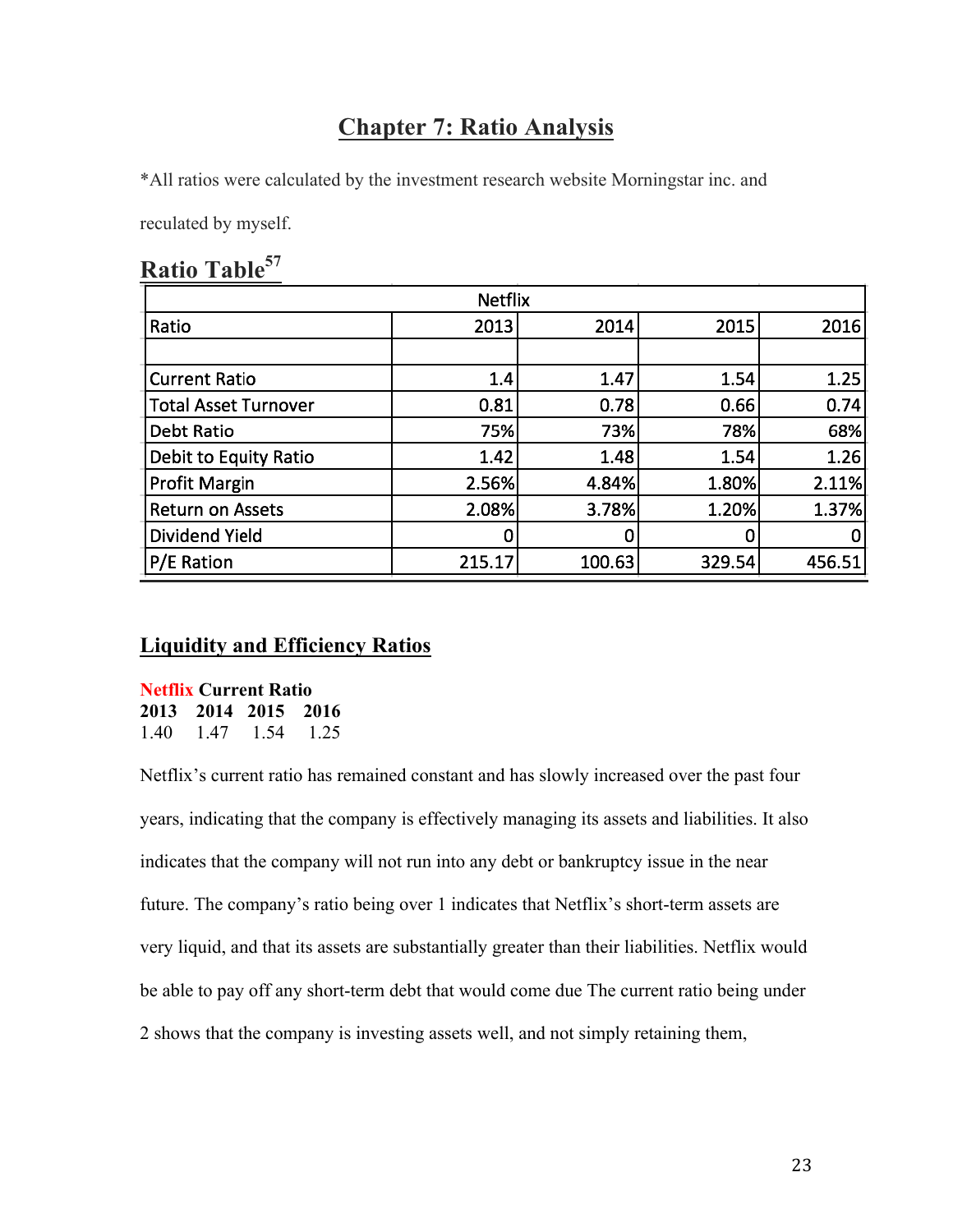demonstrating that the investment and operation practices of the company are working very efficiently.

### **Netflix Asset Turnover Ratio 2013 2014 2015 2016**  0.81 0.78 0.66 0.74

To understand if Netflix is efficiently using its assets to generate revenue it most first be compared to its average market rate. The average Asset Turnover rate for the Telecommunications industry (the closest market sector Netflix can be compared to) is anywhere from .60 to .8.<sup>58</sup> Netflix's ratio has remained between this range indicating it is normal for its market. It dropped by .1 from 2013 to 2015, which could be taken as a potential warning sign. Though, the consistent drop throughout the past three years could be from Netflix's increase in creating and acquiring new content, as its increases in assets may have not had enough time to show their return. The almost .1 increase from 2015 to 2016 supports this theory. The majorities of Netflix's assets stem from expensive content and thus will never have the small asset/ high sale relationship that retailer stores and fast food restaurants have. Thus Netflix Asset Turnover ratio indicates that Netflix is efficiently using its assets to generate revenue.

### **Solvency Ratios Netflix Debt Ratio 2013 2014 2015 2016**  0.75 (75%) 0 .74 (74%) 0.78(78%) 0.68(68%)

Netflix's debt ratio had remained constant throughout the past three years only fluctuating by small increments of 2% to 3% respectively from 2013 to 2016. Netflix's Debit ratio has hovered around 75% meaning that 75% of its company's assets are financed by debt. This indicates that the company is very leveraged which in turns mean that it has a higher financial risk. The high debt ratio shows that Netflix is a risky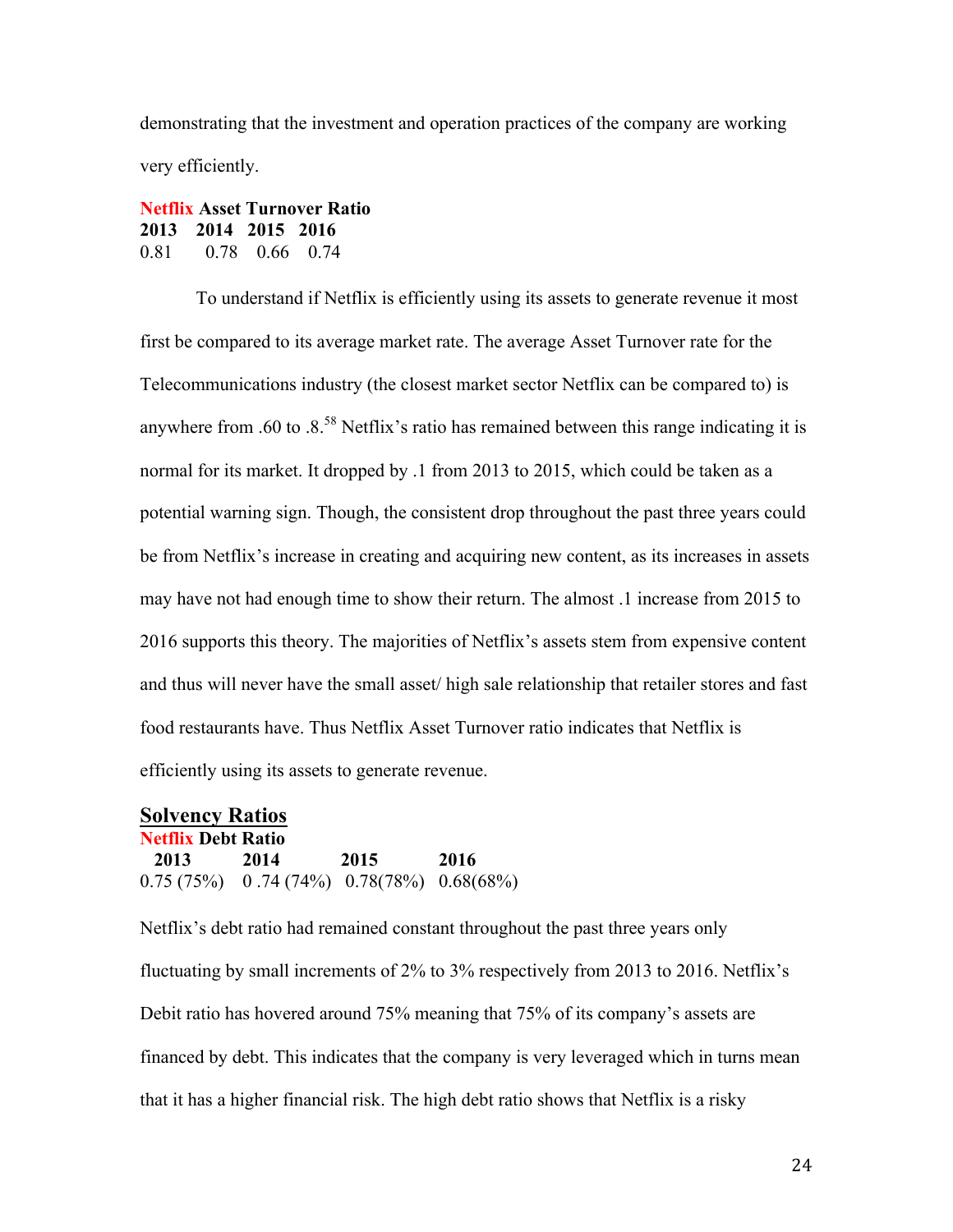company as it could have an overreliance on debt. However, debt can be beneficial has many companies find ways to use debt as tool to help grow and expand the company. Thus since Netflix has taken on an aggressive growth and expansion plan, these numbers could be an indication of its aggressive expansion, and not a complacent overreliance on debt as a way of funding. The large 10% from 2015 to 2016 could be a sign that Netflix realizes this risk and has shifted away from this strategy. Furthermore, because of Netflix's increase in revenue and net income, the company is becoming more financially self-sufficient.

### **Netflix Debt to Equity Ratio 2013 2014 2015 2016**  3.05 (305%) 2.79 (279%) 3.58 (358%) 1.26 (126%)

Like the Debt Ratio, the Debt to Equity Ratio indicates that Netflix is aggressively using debt to gain leverage demonstrated by the obscenely high ratios that. This reinforces the notion that Netflix, currently rapidly expanding and growing, is financing said expansion with a debt. The 79% increase falls in line as Netflix sought to expand at a greater pace from 2014 to 2015, in turn meaning they would rely on heavily on outside funding for the many projects and content they are seeking to create. Because the company is taking on a tremendous amount of debt, around 300% in comparison to the value of its stock, it reaffirms that while the company is effectively growing itself, it is putting itself at incredibly high risk. The 232% decrease from 2015 to 2016 is an excellent sign that the company is shifting away from its efficient, yet risky financing strategy.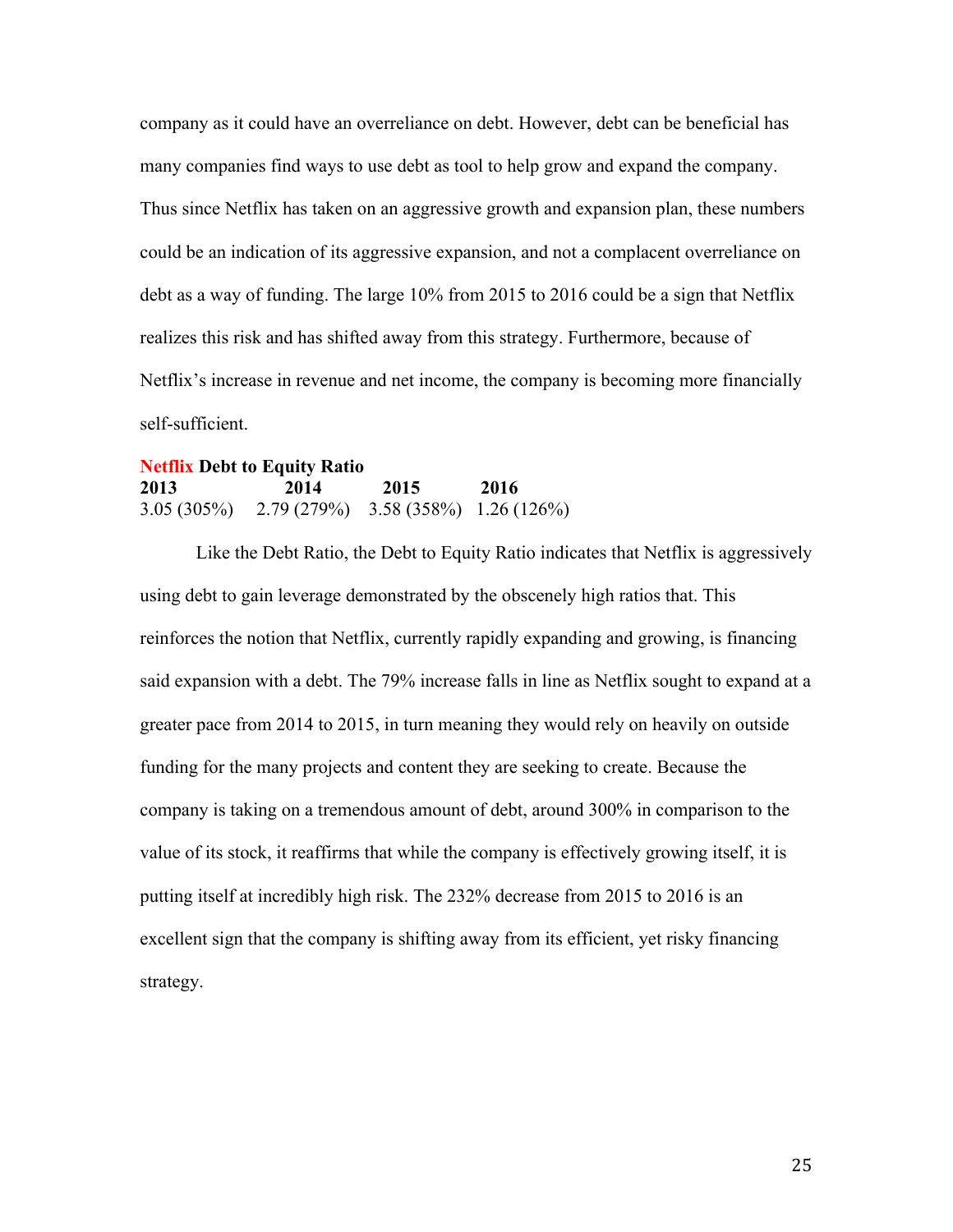**Profitability Ratios Netflix Profit Margin 2013 2014 2015 2016**  0.0256 (2.56%) 0.0484 (4.84%) 0.018(1.8%) 0.0211(2.11%)

At first glance, the fact that Netflix is generating 4.374 Billion, 5.504 Billion, and 6.779 Billion while only having a profit margin in the low single digits is jarring. The Profit margin increased over 2% from 2013 to 2014 before dropping down 3% in the next year, indicating a drop in Net Income as sales increased. 2016 represented a small .3% increase. While the company was pulling in billions of dollars in revenue, it was only retaining 2% of its revenue in 2013, 4.8% in 2014, 1.8% in 2015, and 2.11% in 2016 alarmingly low numbers. Netflix is generating an incredible amount of money but not actually retaining the majority. While it brings in billions of revenue it only manages to make a profit in the hundreds of *millions*. While \$112,403,000 in 2013, \$266,799,000 in 2014, and \$122,641,000 in 2015, and \$186,680,000 in 2016 are still impressive numbers that demonstrates great financial health, the profit margin can definitely be improved.

The reason for this low profit margin is related to the incredibly high cost of Revenue. Netflix is bringing in an incredible amount of revenue, the cost of that revenue is almost equally as high. Cost of Revenue was 71.26% of the total Revenue in 2013, 68.17% in 2014, 67.73% in 2015, and 56% in 2017. The cost of acquiring, licensing, and distributing these TV shows and Movies is incredibly high, thus even though millions of people are subscribing and renting the profit will never be as large as the revenue. While Netflix can continue to obtain and distribute more content and attract more subscribers, it will still have to pay for the content and pay to distribute it, meaning until subscriber numbers and the consequent revenue they generate far outweighs the billions it cost for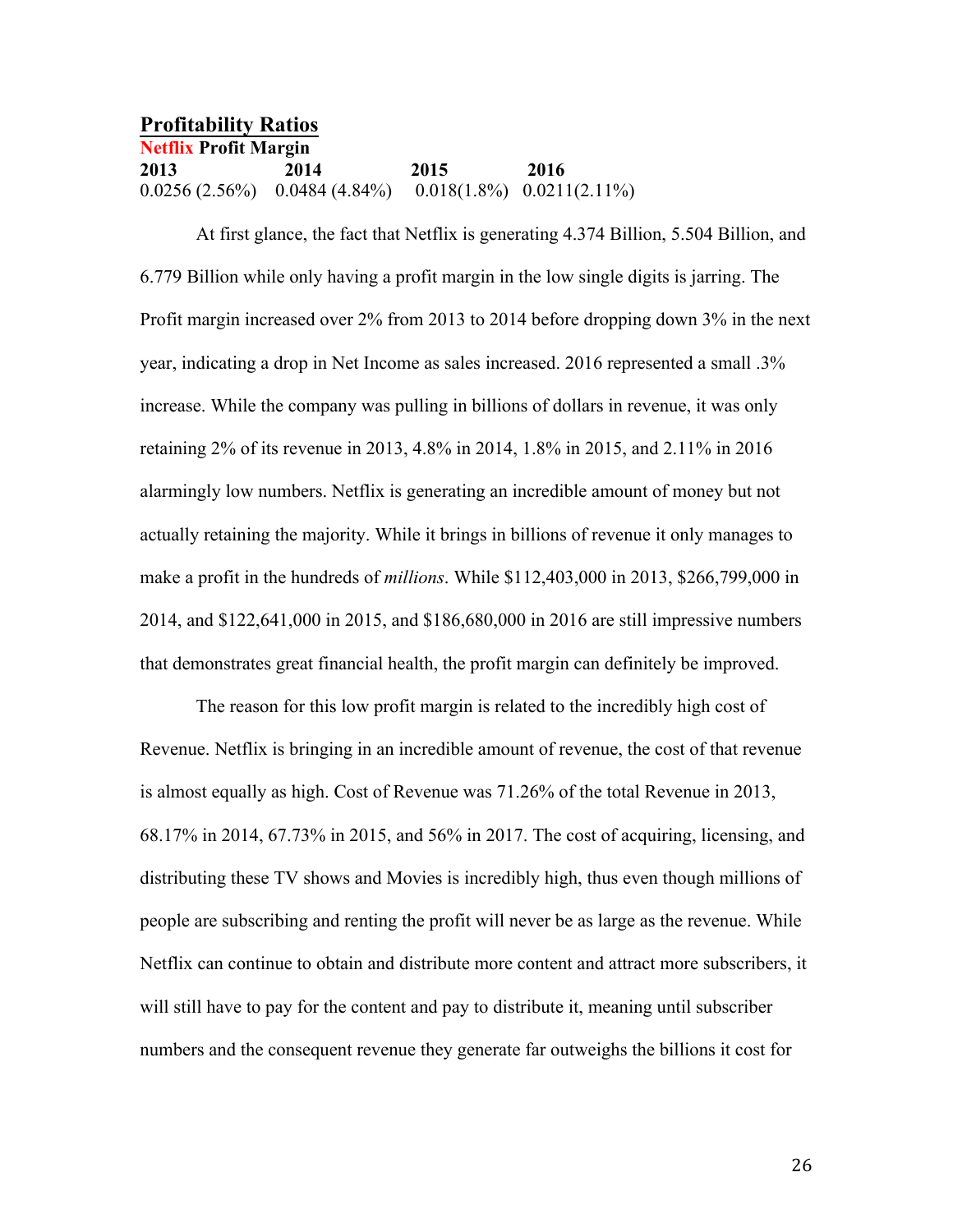content then the profit margin will continue to remain in the lower single digits, though the consistent decrease in cost of revenue is a promising sign.

This is something that Netflix has realized and in fact it is this realization that has lead to their aggressive expansion and foray into original content. Since, original content costs less to produce and the company does not have to pay distribution and licensing fees, the total costs of the Company will decrease. A decrease in total costs without sacrificing revenue means a greater profit for the company, which in turn means a higher profit margin. Since this is true, Netflix has expanded into original content not only to increase popularity but as a way to lower costs and increase profit margins. This tactic has already proven beneficial as the Cost of Revenue relative to total revenue has slowly, but steadily decreased 3% from 2013 to 2014 and 1% from 2014 to 2015. The company's expansion also explains why the profit margin decreased from 2014 to 2015. Because of an new initiative of original content and rapid expansion, costs such as marketing and technology and development also increased an average of 1% per year leading to higher costs without seeing the revenue the expansion generated.

### **Netflix Return on Assets 2013 2014 2015 2016**  0.0208 (2.08%) 0.0378(3.78%) 0.0120(1.20%) 0.0137(1.37%)

Much like its profit margin, Netflix's low single digit return on assets stems from the Cost of obtaining the company's assets and the low net income in comparison. While at first glance, it seems that the company is very inefficient using its earnings to generate assets, yet it is simply because of the high cost of obtaining content. Revenue shows the company is generating earnings using assets rather efficiently, yet simply does not have a low enough price and consequently net income for the ratio to approach the ideal amount.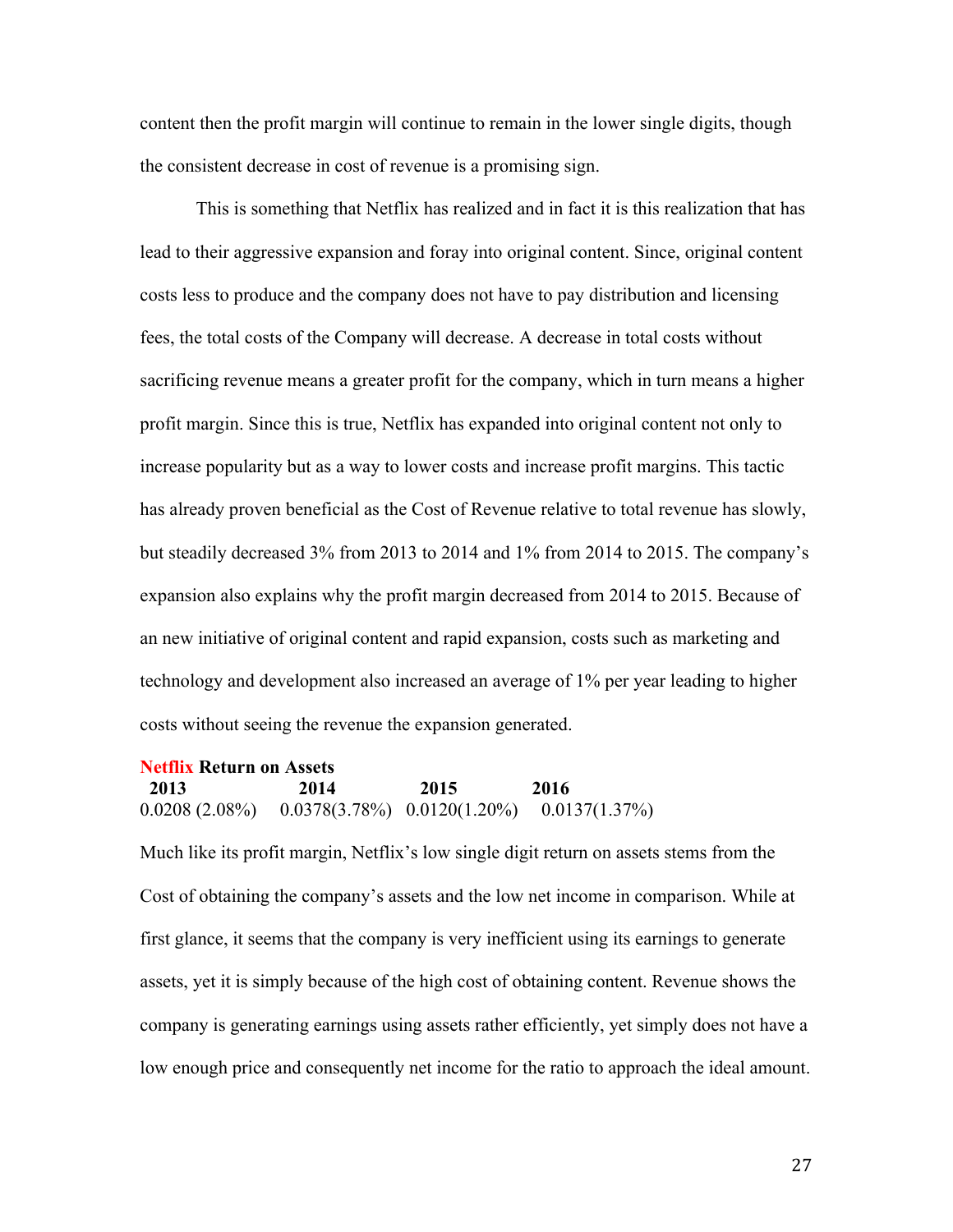| <b>Market Prospects</b>  |        |               |      |
|--------------------------|--------|---------------|------|
| <b>Netflix P/E Ratio</b> |        |               |      |
| 2013                     | 2014   | 2015          | 2016 |
| 215 17                   | 100.63 | 329.54 456.51 |      |

The incredibly high P/E Ratio demonstrates that Investors are expecting higher earnings growth in the future, which would fall in line with Netflix's expansion plans. The P/E ratio serves to show "the dollar amount investor can expect to invest in a company in order to receive one dollar of the company's earnings."<sup>59</sup> Meaning that in 2013 an investor would need to invest \$215 dollars in the company in order to get \$1 dollar in return. Because they are so high, it signifies that investors realize the potential growth the company will go through and are willing to pay a large amount. The fluctuation between 2013 and 2014 (a drop of \$100) could be because the company was undervalued in 2014 or performing much better than past trends indicated it would. The spikes (an increase of \$229 from 2014 to 2015 and \$127 from 2015 to 2016 respectively) could be because Netflix made it known and began its rapid expansion and growth, making investors aware of the higher future growth.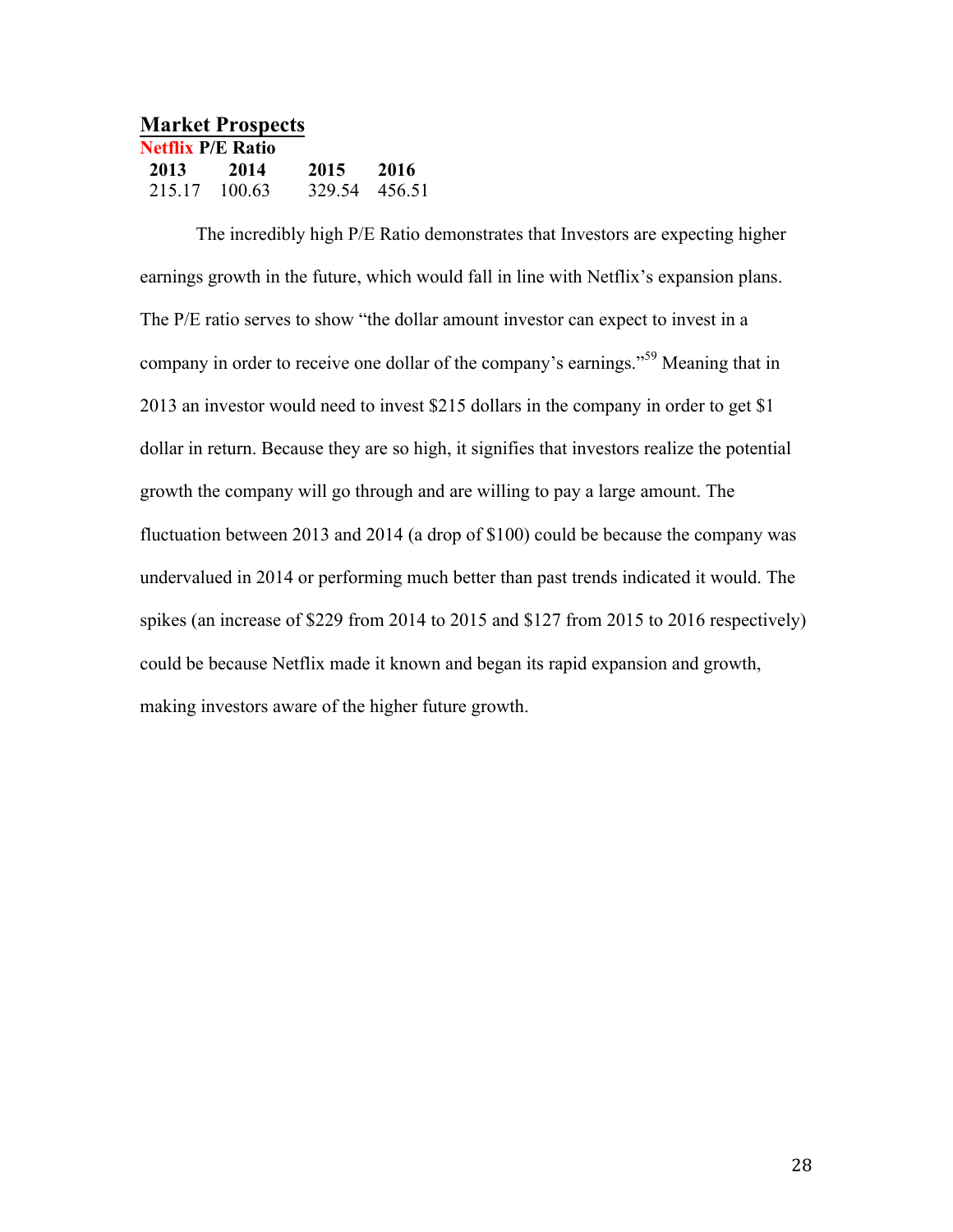# **Chapter 8: Key Financial Statement Accounts Analysis**

\*All financial calculations and account balances were derived/acquired from the company's financial statements found on the Netflix Company website and Yahoo Finance.<sup>6061</sup>

| <b>Total Revenue</b> |                 |                 |                 |
|----------------------|-----------------|-----------------|-----------------|
| 2013                 | 2014            | 2015            | 2016            |
| \$4,374,562,000      | \$5,504,656,000 | \$6,779,511,000 | \$8,830,000,000 |

Netflix's total revenue increased by \$1,130,094,000(25%) from 2013 to 2014 \$1,274,855,000 (23%) from 2014 to 2015 and \$2,050,489,000(30%) demonstrating incredible revenue growth. The company's continued aggressive expansion, continued growth, and virtual domination of the Market has led to a consistent 23-30% increase in revenue for the past three years. contributing factor is Netflix's increasing popularity and place as a cultural touchstone, leading to an increase of around 7 million subscribers per year leading to increasing revenue. In addition, in 2014 Netflix increased its subscription fee for new subscribers by 2 dollars per subscription. This raise in fees in addition to increasing popularity, has led to consistent, substantial revenue increases, which is a trend that seems to be continuing.

| <b>Net Income</b> |               |               |               |
|-------------------|---------------|---------------|---------------|
| 2013              | 2014          | 2015          | 2016          |
| \$112,403,000     | \$266,799,000 | \$122,641,000 | \$186,680,000 |

Netflix's net income increased by 154,396,000 (137%) from 2013 to 2014 and decreased -144,158,000 (-54%) and 64,039,000(52%) These drop from 2014 to 2015 seems to be in incredible contrast to each other, as the company proceeded to more than double its income from 2013 to 2014 then seemingly experience a sharp drop seeing its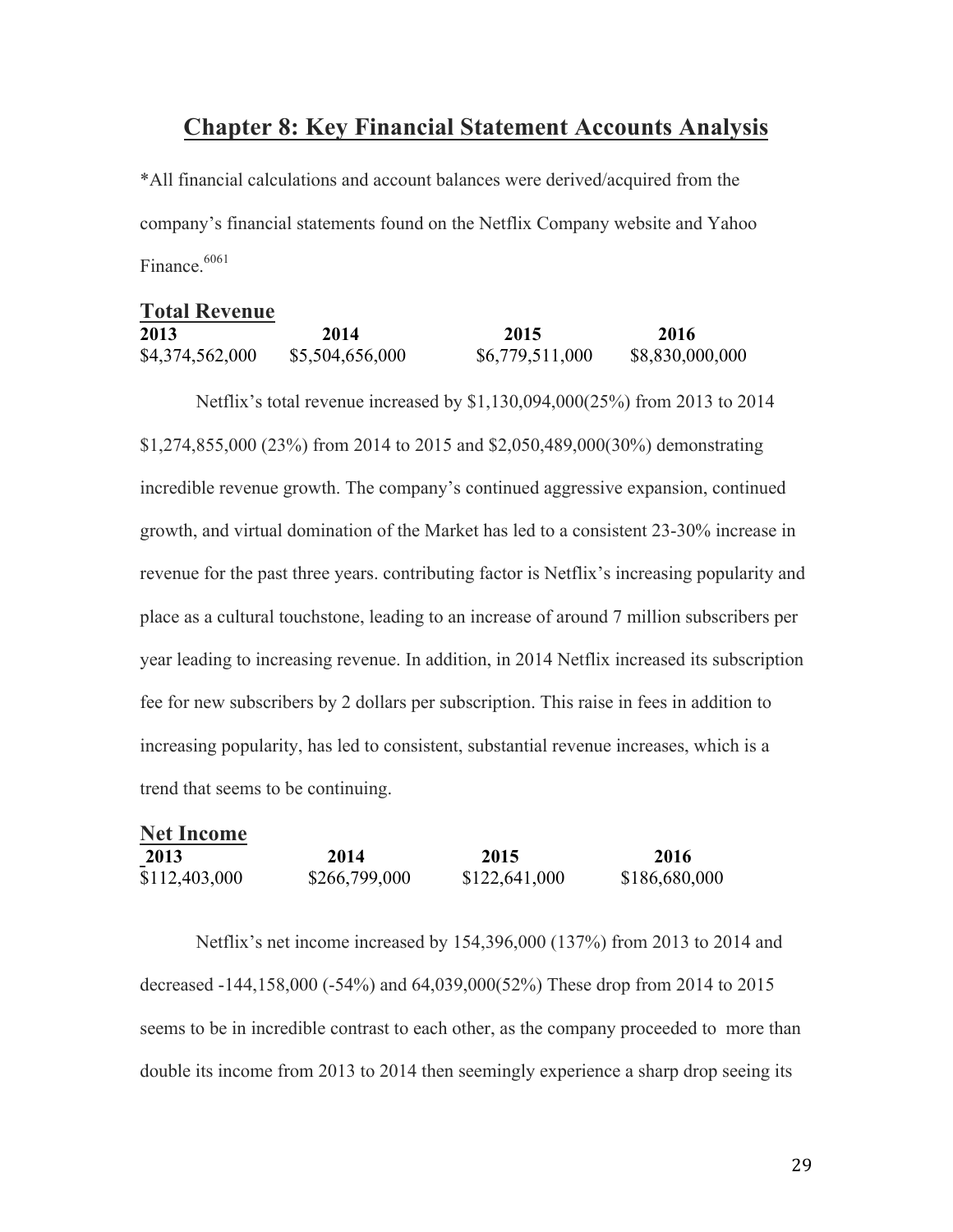income decline by more than 50% of its total in 2014 before rebounding 52% in 2016. Analysis of past financial records shows that these numbers may be exaggerated. As previously touched upon in "Chapter 5", in 2011, Netflix proposed a company restructure that would was reviled by customers and investors and thus its stocks and revenues plummeted. When the proposed restructure was abandoned and consumer trust regained the company had a steady growth in income, potentially leading to a jump a seemingly higher than usual net income. In addition, in 2014 Netflix launched an initiative to create original programming including documentaries, movies, and televisions.<sup>62</sup> The creation of this new branch lead to increased costs for marketing, production, distribution, and licensing resulting in a substantially lower net income in 2015, due to higher costs before the new branch could bring in revenue to cover the costs. Thus the dramatic increase from 2013 to 2014 was likely the result of a financial rebound and the decrease from 2014 to 2015 a result of the company being healthy enough to branch out into a new market.

| <b>Total Assets</b>      |               |                |                 |
|--------------------------|---------------|----------------|-----------------|
| 2013                     | 2014          | 2015           | 2016            |
| 5,404,025,000            | 7,042,500,000 | 10,202,871,000 | 13,586, 610,000 |
| <b>Total Liabilities</b> |               |                |                 |
| 2013                     | 2014          | 2015           | 2016            |
| 4,070,464,000            | 5,184,792,000 | 7,979,445,000  | 10,906,810,000  |

Netflix's total assets increased by \$1,638,475,000 (30%) from 2013 to 2014 \$3,160,371,000 (45%) from 2014 to 2015, and \$3,383,739,000(33%) in 2015 to 2016. As Netflix continues to grow its becomes more aggressive in its expansion, their efforts and results are reflected in their assets. The asset's steady increase is reflection of Netflix's continuing acquisition of new content and creation of new content, as nearly 70% of its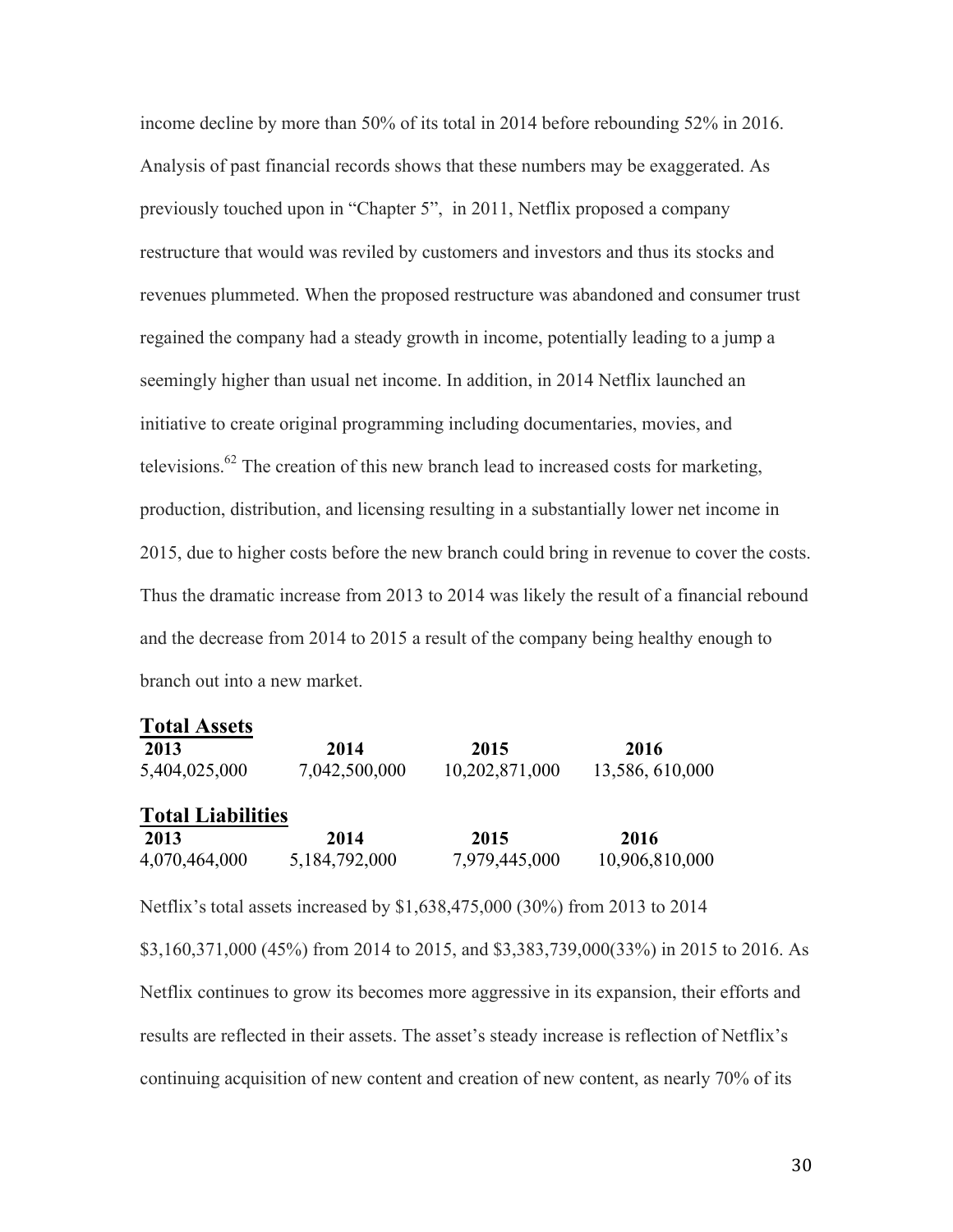assets are non-current and current assets. In addition to content, Netflix's growth has resulted in a steady increase in Cash and Cash equivalents, which make up a relatively sizable portion of the assets. (Anywhere from 11%-17% of total assets. These factors have led to a sizable and steady growth in Assets

Netflix's total liabilities increased \$1,114,328,000 (27%) from 2013 to 2014, \$2,794,653,000 (53%) from 2014 to 2015 and \$2,927,365,00(36%) from 2015 to 2016.While the company's continued growth, mainly its acquisition and creation of content, has led to an increase in asset and revenues in has also lead to an increase in liabilities. The company's main revenue stream and product generates a great deal of revenue, yet also costs a great deal to produce, acquire, and market; thus, as assets and revenue increase, so to will liabilities. Just as it was for assets, current and noncurrent content liabilities, such as licensing and distribution fee, account for the majority of the company's liabilities. (Anywhere from 76% to 80% of the company's total liabilities.)

# **Stock Price at Year End\***

**2013 2014 2015 2016** 368.17 341.61 114.38 122.80 \* Netflix executed a 7 for 1 stock split on July 14, 2015.

### **Stock Price**

Due to the company's relatively young age, incredible growth projections, and virtual monopoly on its respective market Netflix is viewed as very valuable stock. The company only issues common stock and does not pay dividends. Before 2015, Netflix's stock price routinely hovered around the lower \$300 price range. (An outlier being late 2011 into 2012 where the company restructure lead to the stock price plummeting 75%.) At first glance, the companies decline in stock price by \$27 from 2013 to 2014 seems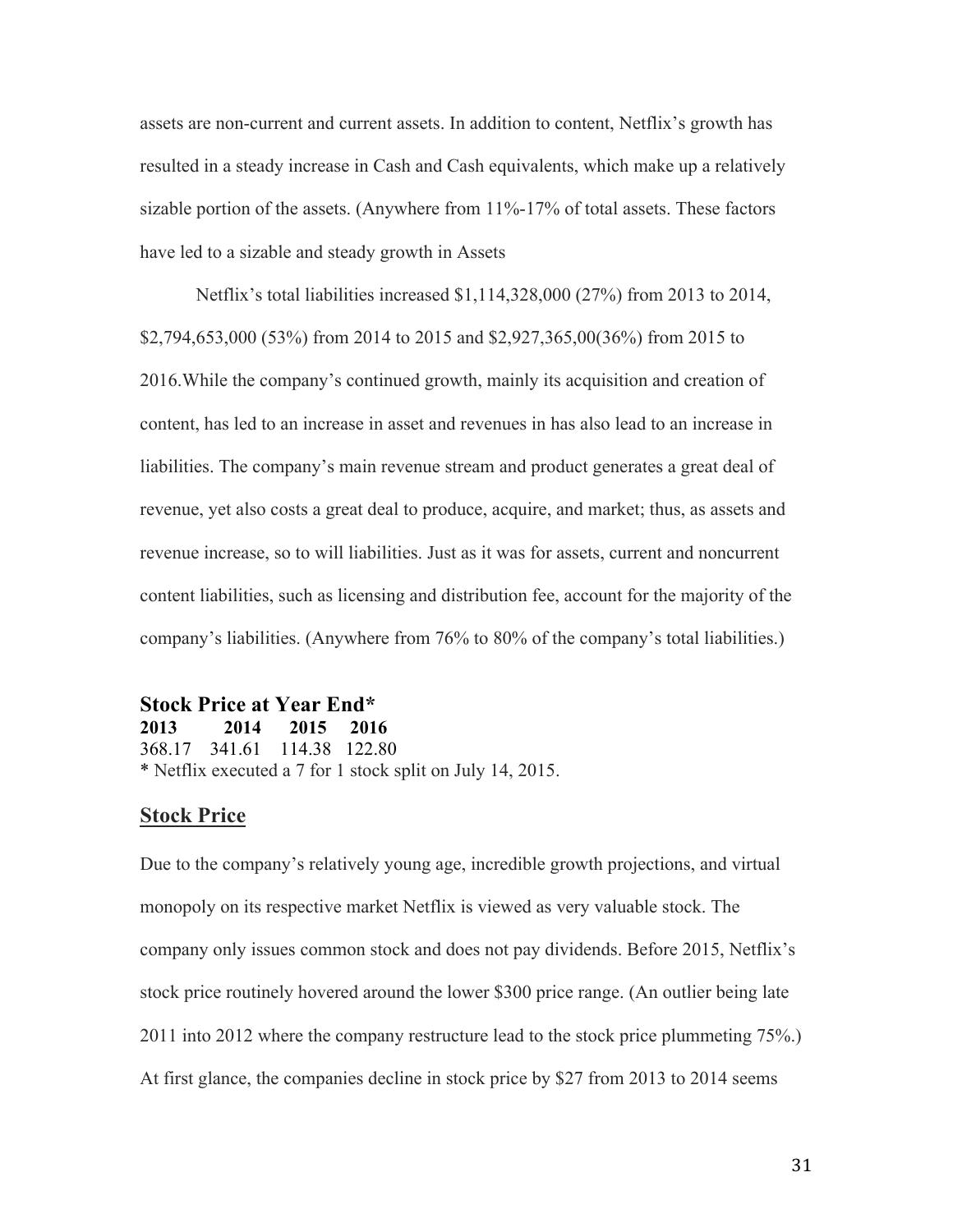fairly normal, yet its \$227.23 drop seems incredibly alarming. However, the reason for the apparent dramatic drop is fairly simple. Netflix executed a 7 for 1 stock split on July 14, 2015. This meant that the company gave shareholders six more shares of stock that in turn lowered the price.

### **Cash and Cash Equivalents**

Cash and Cash equivalents rose \$508,643,000 (84%) from 2013 to 2014 and \$695,722,000 (62%) before dropping \$342,754,000(18%) in 2016. The company saw this account continue to increase for a 3 year period from 2013 to 2015 before leveling off in 2016, demonstrating strong financial health and increased liquidity, which speaks well for its short-term financial health. In addition, this account was the largest non-content asset account, making up 11.19% in 2013, 15.81% in 2014, 17.73%, in 2015, and 10.8% in 2016. The constant growth reflects the growth in revenue. The substantial growth reflects Netflix's growth strategy and its increased leverage position.

### **Current and Non-Current Content Assets**

these to accounts make up the vast majority of the company's assets, as content acts as the company's main product and thus the majority of its assets. The company's current content assets made up 32.33% of the company's assets in 2013, 30.76% in 2014, 28.48% in 2015, and 27.4% in 2016. The non-current assets made up 38.69% in 2013, 39.38% in 2014, 42.27% in 2015, and 53.54% in 2016. On average, the content assets made up around 70% of the company's total assets, demonstrating the company's reliance on its content as its main source of revenue. While both accounts increased steadily from 2013 to 2014, there was a dramatic increase from 2014 to 2015. (Current assets increased 739,864,000 (34.15%) while Non-current increased 1,539,491(55.51%)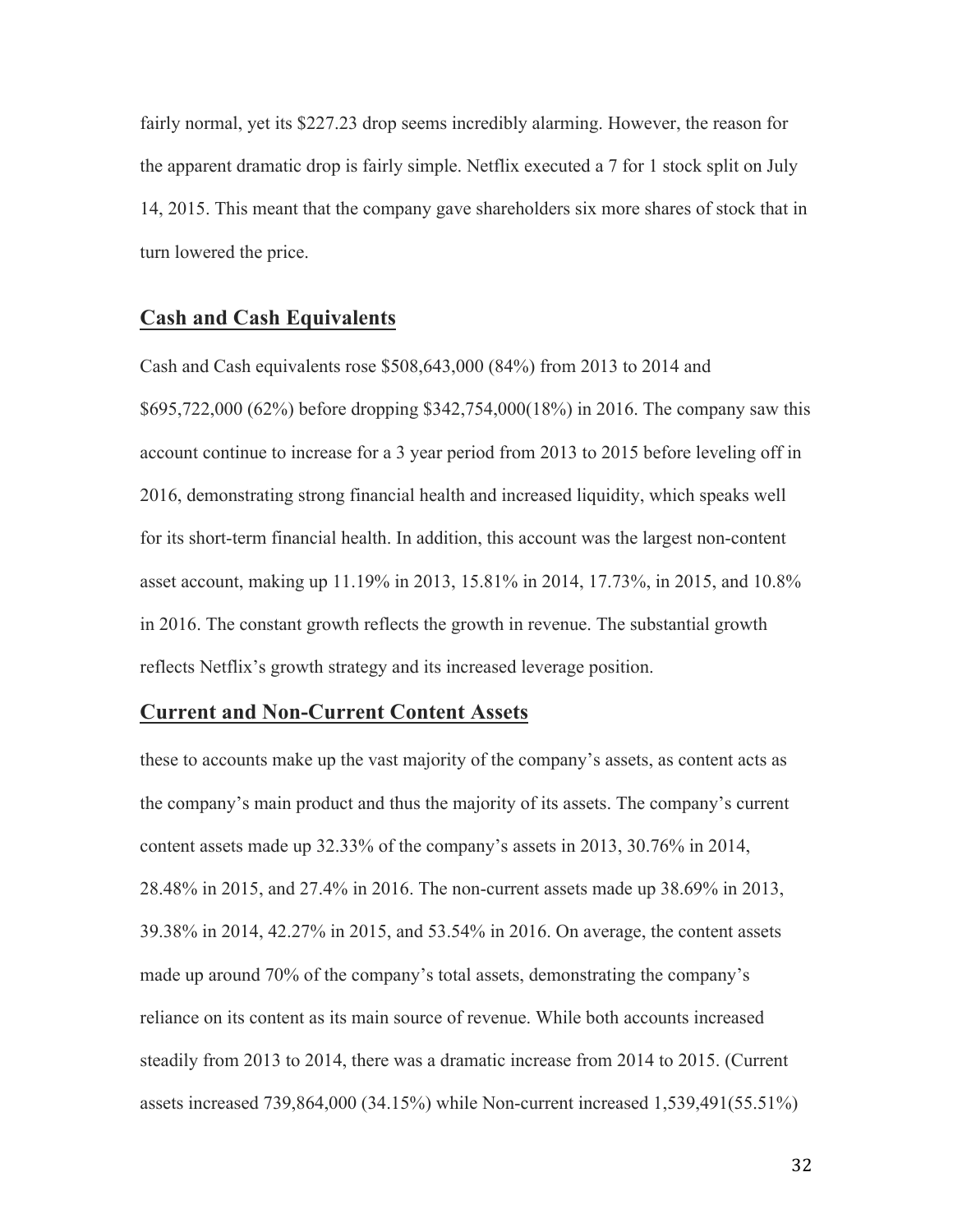This increase may be attributed to Netflix's aggressive growth strategy that includes acquiring content and producing and creating its own original content. There was were relatively minor increase in these accounts from 2015 to 2016.

#### **Current Content Liabilities**

Much like the Company's content assets, Netflix's current content liabilities make up the majority its of liabilities. The Current content liabilities made up 32.86% of the company's total liabilities in 2013, 30.06% in 2014 and 27.34% in 2015 and 33.30% in 2016. Liabilities like licensing and distribution fees and other payments for acquiring content make up a large part of the liabilities, thus when more content is acquired the content liabilities will go up reflected by the steady growth of the total amount of liabilities. However, unlike assets the total percent of liabilities that content liabilities make up has decreased over the past 4 years. (Around 2% each year.) This decrease maybe attributed the Company's foray into original content. As Netflix produces its own original programming, it does not need to acquire as much content, thus licensing and distribution fees would decrease leading to a decrease in percent. While the more content means more fees thus higher liabilities, the more original content lowers the ratio of current liabilities even if the total amount rises.

#### **Long-term Debt**

The long-term debt of the company increased steadily over the past three years, increasing by \$230,242,000 (29%) from 2013 to 2014, 450,528,000 (28.58%) from 2014 to 2015 and 992,949,000(41.87%) from 2015 to 2016. As Netflix sought to expand aggressively over the past three years, it has taken on my debt. Many companies take on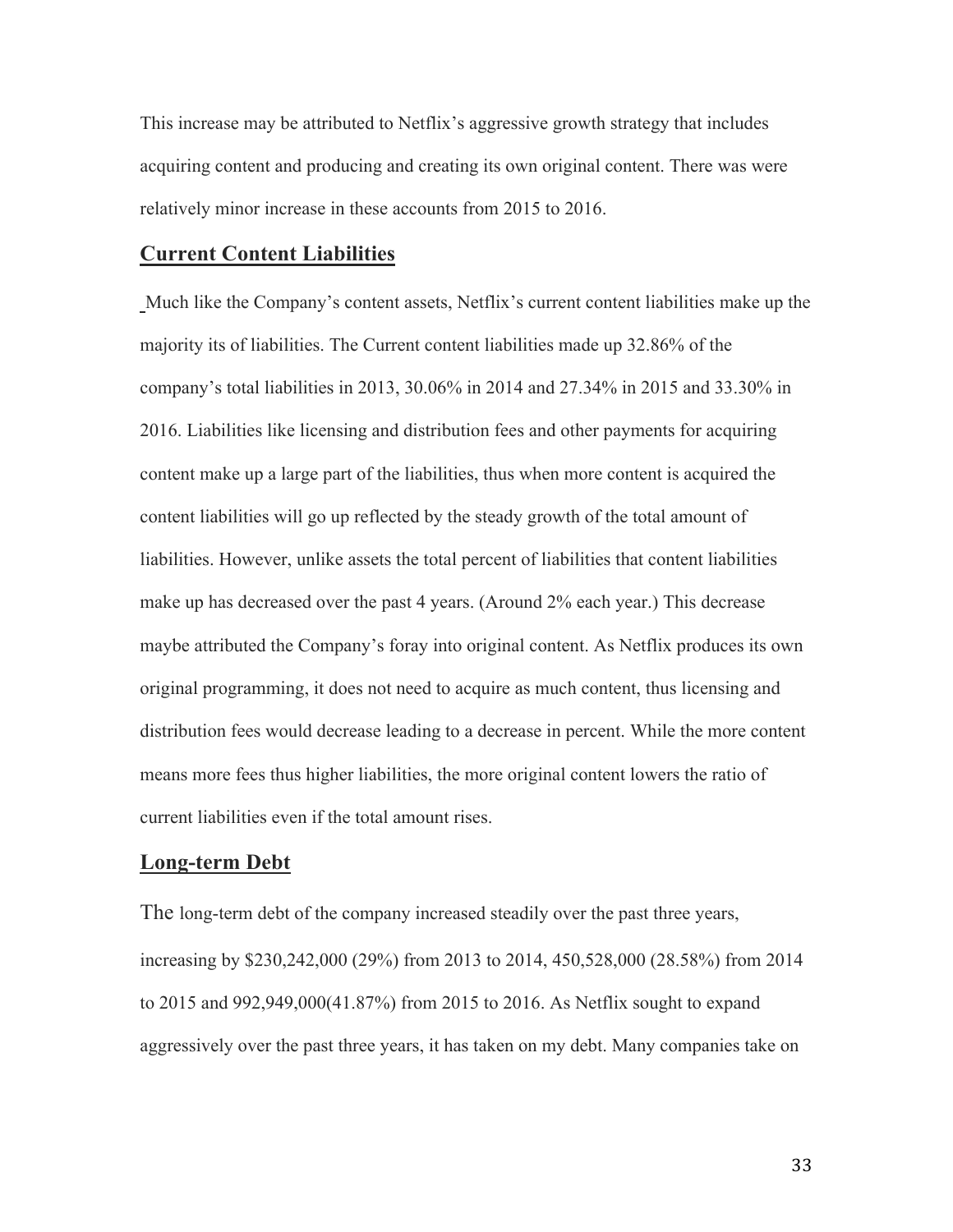debt as a way to get leverage that in turn can be used to help grow and expand the company. Thus Netflix's increase in debt could be due to their rapid expansion.

### **Cost of Revenue**

While Netflix brings in a large amount of Revenue, the cost of this revenue is extremely high. Because the majority of Netflix's revenue is built around the subscription model and people subscribe and remain subscribe because of the content, the company must continue to acquire new content. Acquiring and distributing content is not cheap as licensing and distribution fees and acquisition itself results in billions of dollars in cost. For this reason, Cost of Revenue relative to revenue an incredibly high amount, 71.26% in 2013, 68.17% in 201467.73% in 2015 and 68.28% in 2016. This leads to a relatively small profit margin and net income. Netflix realizes the difficulty of turning a relatively profit on its current business model and has sought to make more original programming, in order to lower licensing fees. The biggest cost of revenue for the streaming segments are "content expenses" which are expenses directly derived from acquiring and licensing content and production expenses relating to original programming. Because of an aggressive growth strategy and increase in original programming the content expenses, have increased drastically.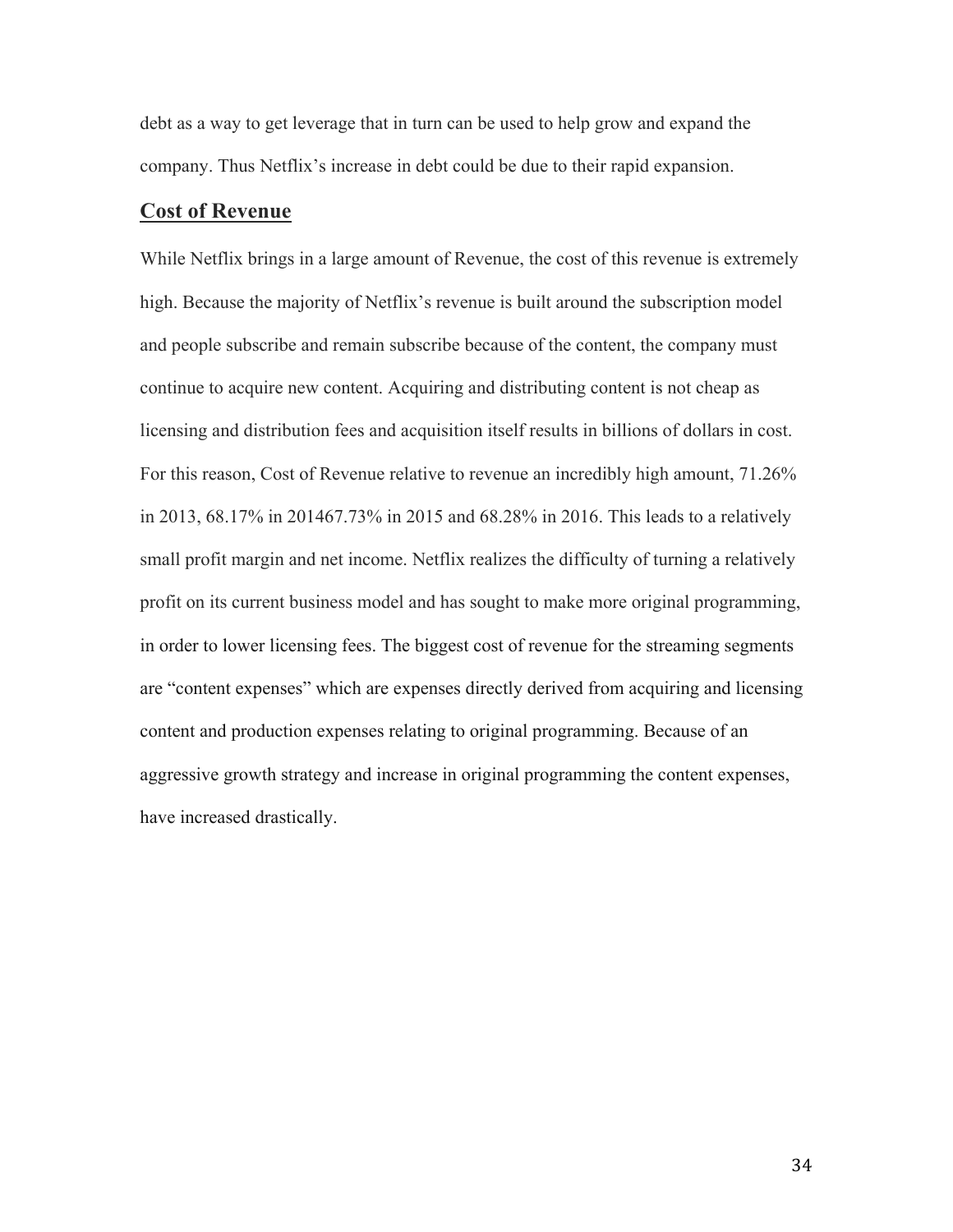# **Chapter 9: Conclusion**

After analysis, I believe that Netflix is in both excellent operational and financial health and would deem it a worthy investment. In terms, Netflix is incredibly popular and is growing at a rapid rate, resulting in incredibly high revenues in the billions, an astounding figure for a relatively young company. The company is valued highly on the stock market and has investors have shown tremendous confidence in the company's future and growth as a whole. The company's main business revolves around the acquisition, distribution, and production of content, leading to high content assets and liabilities. However, because these fees and content are so expensive, it results incredibly high costs of revenue and in turn a relatively low net income for a company generating billions in revenue. Thus the company does not have profit margin and is not that profitable as a business. The company has realized this and has launched an aggressive expansion and growth initiate that involves creating and producing its own original content. This foray has lowered cost of revenue, but the extra expenses that stem launching this initiative are just starting to be negated by the revenue it is generating and the costs it is lower.

Because it is rapidly growing, the company is taking on a good amount of debt as a way to gain leverage and consequently expand. This has resulted in the company appearing to be at a high risk, however this is just a consequence of the company's rapid expansion and growth. Because of this the company has very liquid assets, and a very promising short-term future. Netflix is effectively using its assets and investments to generate revenue, as best it can with high cost of revenue. In comparison to other Internet streaming companies like Pandora and Cable providers like Comcast, Netflix is either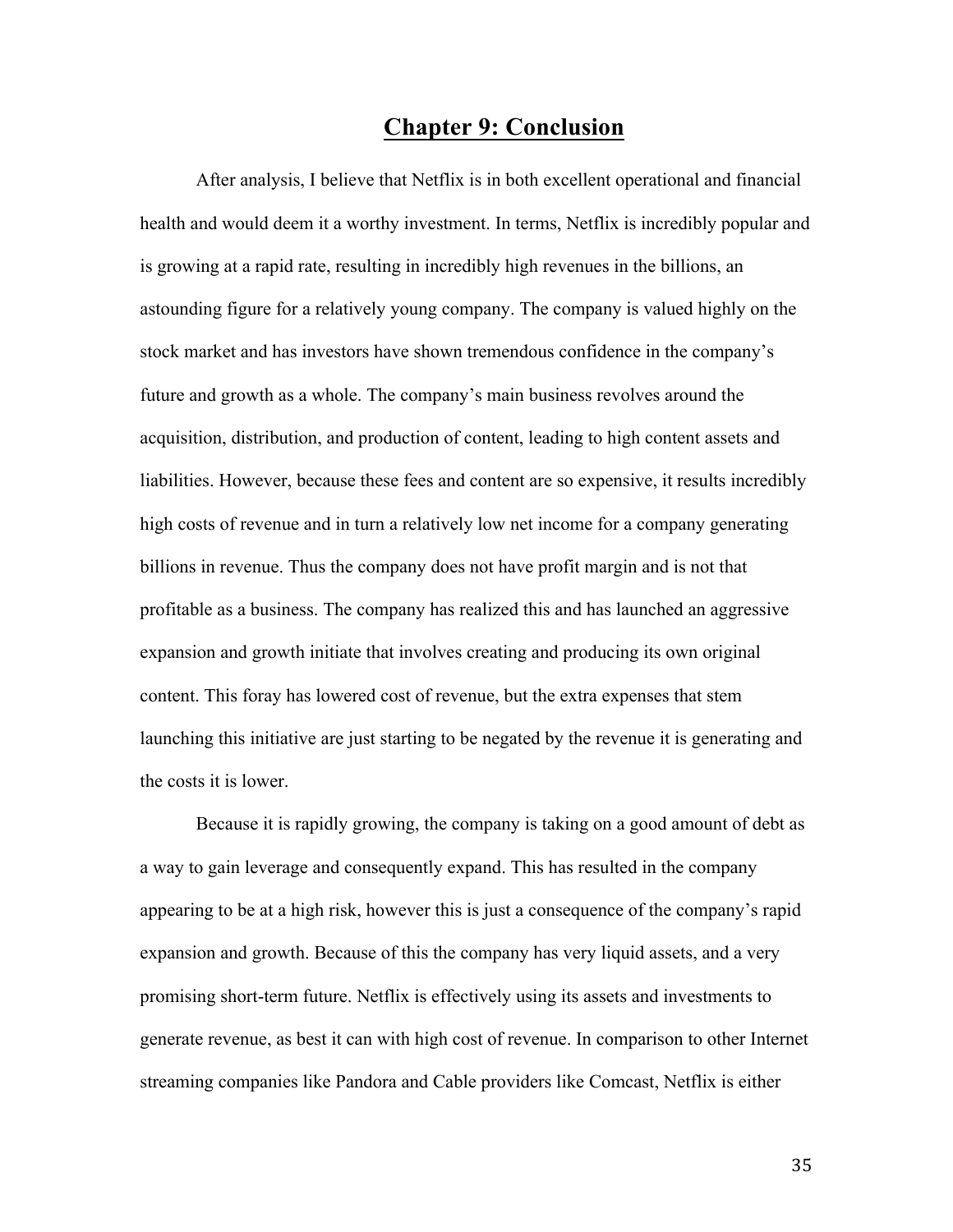achieving or exceeding market expectations or averages, cementing its place as a company on the rise. Netflix is an incredibly well-run company that is in great financial health and is effectively and efficiently expanding and growing. Netflix is an incredibly financially healthy company with an incredibly positive future.

The company has become a billion-dollar company in just over two decades, while simultaneously changing the entertainment industry and becoming an online innovator. Due to the nature of its business, the company does not have a large net income, but an increase in original content is leading to a great profit margin. The financials of the company are healthy and incredibly encouraging, and its financial reporting and compliance track record raises no cause for concern. While the risk of new competitors and reliance on subscriptions are concerning, the company's foray into original content has taken Netflix to the next level. Netflix is only growing and does not look like it will stop anytime soon. The company is in great hands, as management and the board are very experienced and knowledgeable and have proven they can continue to grow the company.

Furthermore, Netflix management has handled the company expertly in times of crisis and legal trouble always got it back on track, even if some crises have been selfinflicted. Through its action, the management and the board has demonstrated a concern and willingness to listen to its customer base which is incredibly important in a company that relies on subscriptions. Additionally, the company has proven to be a CSR leader and pioneer in its industries when it comes to culture, treatment of employees, and community outreach. This speaks well for the future.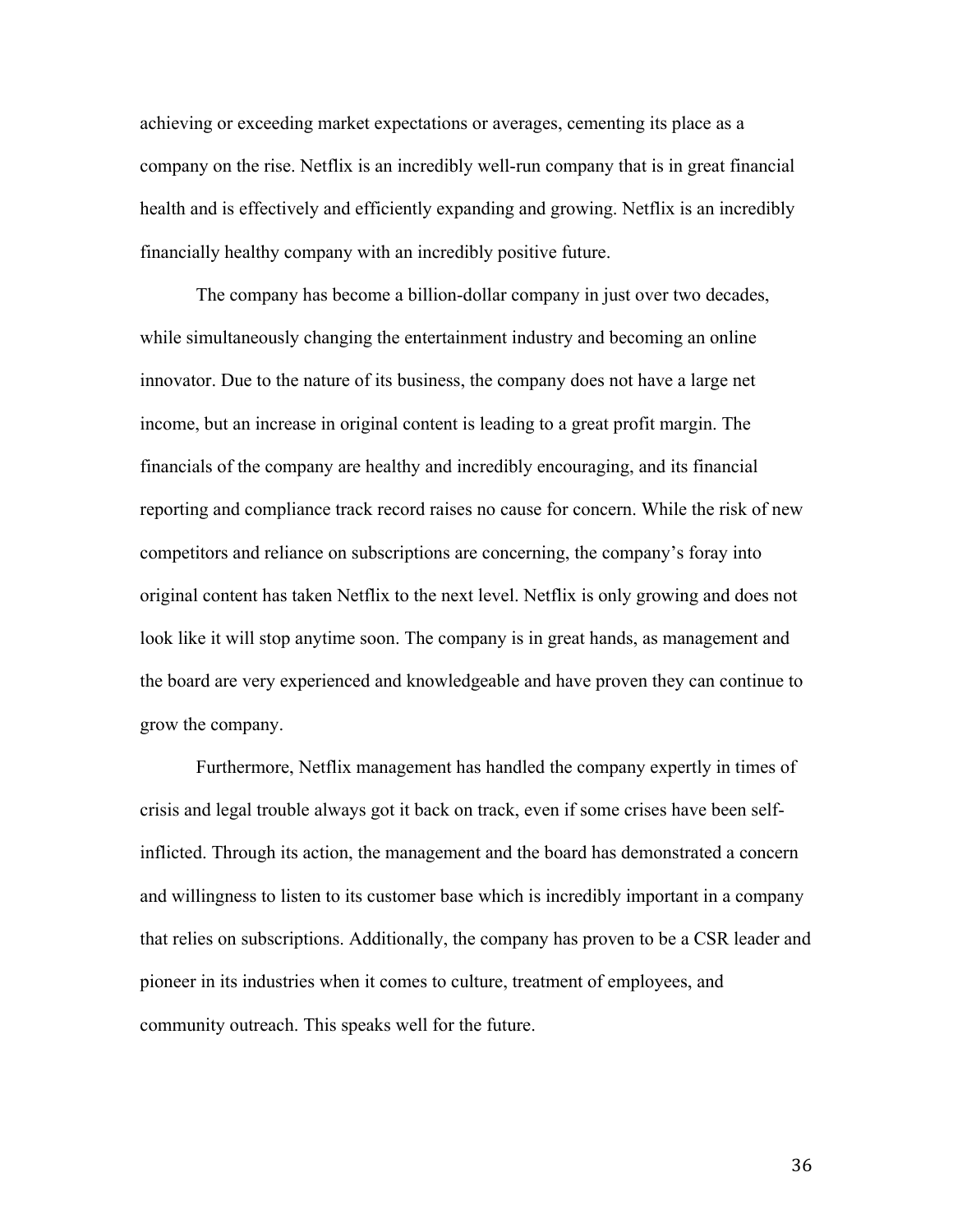However, there is one major of concern. By investing, shareholders should realize that Netflix often ignores the shareholder's opinion concerning the board. This is troubling considering of shareholder's monetary investment often does not result in their voice being heard. Despite this, the board and management has proven that at they do indeed have the company's and ultimately the shareholder's best interest in mind, and have successfully led the company to the new heights. Their expert leadership and management earned them the benefit of the doubt. This is an area to keep an eye if financial performance begins to falter or if the board truly begins to abuse its power. Ultimately, Netflix is an incredibly well-run company that is in great financial health and is efficiently expanding and growing and thus has an extremely positive future.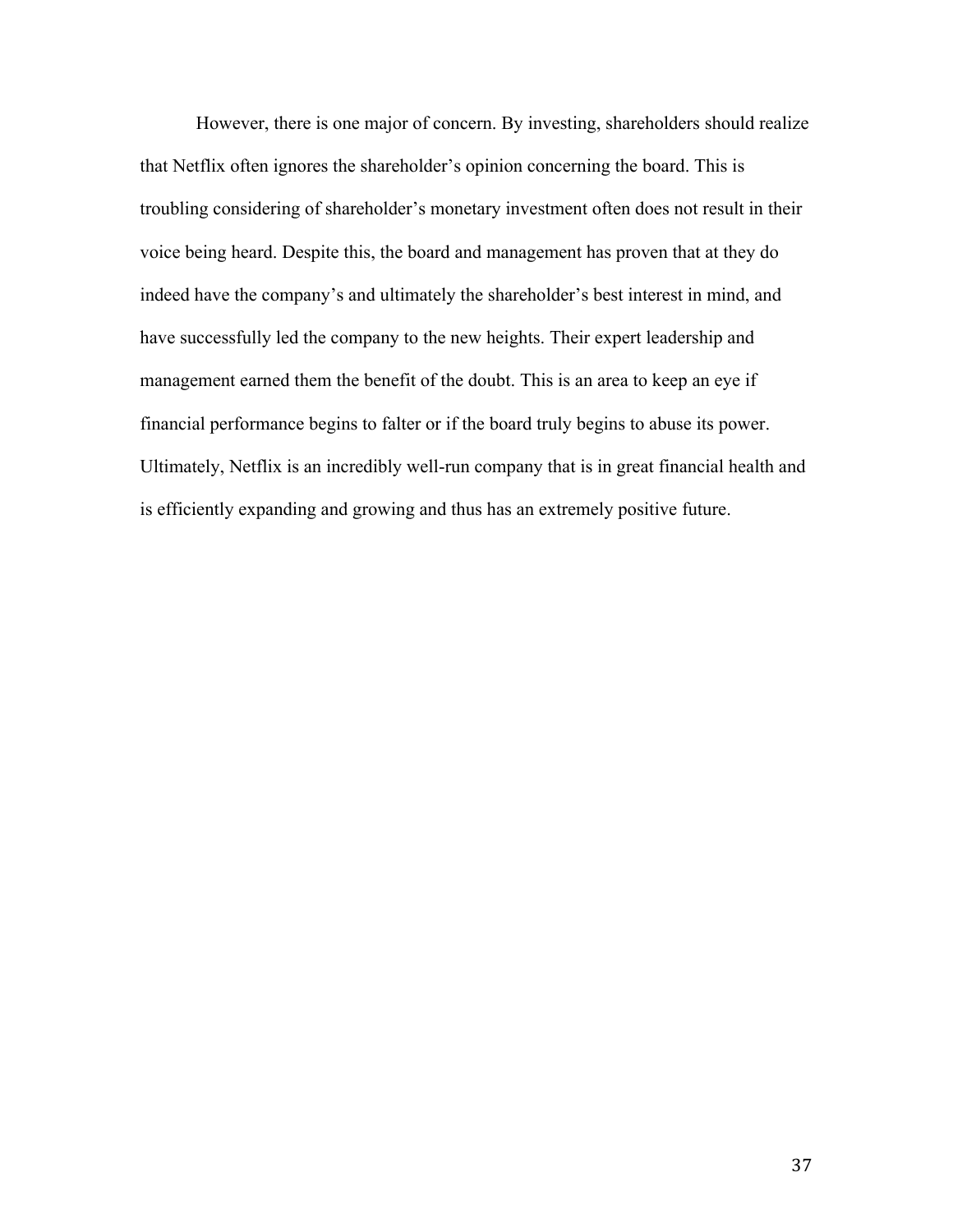# **Citations**

<sup>12</sup> Dupont, Veronique. "Netflix Has Revolutionized The TV Industry Several Times In Just 17 Years." Business Insider, Business Insider, 12 Sept. 2014,

www.businessinsider.com/afp-netflix-the-revolution-that-changed-the-us-tv-landscape-2014-9.

<sup>13</sup>"About Netflix." Netflix Media Center, media.netflix.com/en/about-netflix.

<sup>14</sup> "About Netflix." Netflix Media Center, media.netflix.com/en/about-netflix.

- <sup>15</sup> Netflix. *Netflix Annual Report*, January 27,2017. Web. p. 1
- <sup>16</sup> Netflix. *Netflix Annual Report*, January 27,2017. Web. p. 2

<sup>17</sup> Netflix. *Netflix Annual Report*, January 27,2017. Web. p. 22-25

<sup>18</sup> Netflix. *Netflix Annual Report*, January 27,2017. Web. p. 1

<sup>19</sup> Netflix. *Netflix Annual Report*, January 27,2017. Web. p. 4-13

<sup>20</sup> "Management Team." Netflix Media Center, Netflix,

media.netflix.com/en/management-team.

<sup>21</sup> "Management Team." Netflix Media Center, Netflix,

media.netflix.com/en/management-team.

<sup>22</sup> "Management Team." Netflix Media Center, Netflix,

media.netflix.com/en/management-team.

<sup>23</sup> Netflix. *Netflix Proxy Statement*, January 27,2017. Web. p. 35

24Netflix. *Netflix Proxy Statement*, January 27,2017. Web. p. 35

<sup>25</sup> Netflix. *Netflix Proxy Statement*, January 27,2017. Web. p. 35

<sup>26</sup> Netflix. *Netflix Proxy Statement*, January 27,2017. Web. p. 37

<sup>27</sup> Netflix. *Netflix Proxy Statement*, January 27,2017. Web. p. 37

<sup>28</sup> "Reed Hastings on How Netflix Handles 'the Stresses of Being Global.'" Fortune, 15 June 2016, fortune.com/2016/06/15/netflix-ceo-hastings-interview/

<sup>&</sup>lt;sup>1</sup> Momoh, Osi. "Ratio Analysis." Investopedia, Investopedia, 21 Mar. 2018, www.investopedia.com/terms/r/ratioanalysis.asp.

 $^{2}$  Momoh, Osi. "Ratio Analysis." Investopedia, Investopedia, 21 Mar. 2018, www.investopedia.com/terms/r/ratioanalysis.asp.

<sup>3</sup> Momoh, Osi. "Ratio Analysis." Investopedia, Investopedia, 21 Mar. 2018, www.investopedia.com/terms/r/ratioanalysis.asp.

<sup>4</sup> Momoh, Osi. "Ratio Analysis." Investopedia, Investopedia, 21 Mar. 2018, www.investopedia.com/terms/r/ratioanalysis.asp.

<sup>5</sup> Momoh, Osi. "Ratio Analysis." Investopedia, Investopedia, 21 Mar. 2018, www.investopedia.com/terms/r/ratioanalysis.asp.

<sup>6</sup> "About Netflix." Netflix Media Center, media.netflix.com/en/about-netflix.

<sup>7</sup> "About Netflix." Netflix Media Center, media.netflix.com/en/about-netflix.

<sup>&</sup>lt;sup>8</sup> "Movies to Go." The Economist, The Economist Newspaper, 9 July 2005, www.economist.com/node/4149765.<br><sup>9</sup> "About Netflix." Netflix Media Center, media.netflix.com/en/about-netflix.

 $10$  Spangler, Todd. "Netflix Targeting 50% of Content to Be Original Programming, CFO Says."Variety, 20 Sept. 2016, variety.com/2016/digital/news/netflix-50-percent-contentoriginal-programming-cfo-1201865902/.<br><sup>11</sup> "About Netflix." Netflix Media Center, media.netflix.com/en/about-netflix.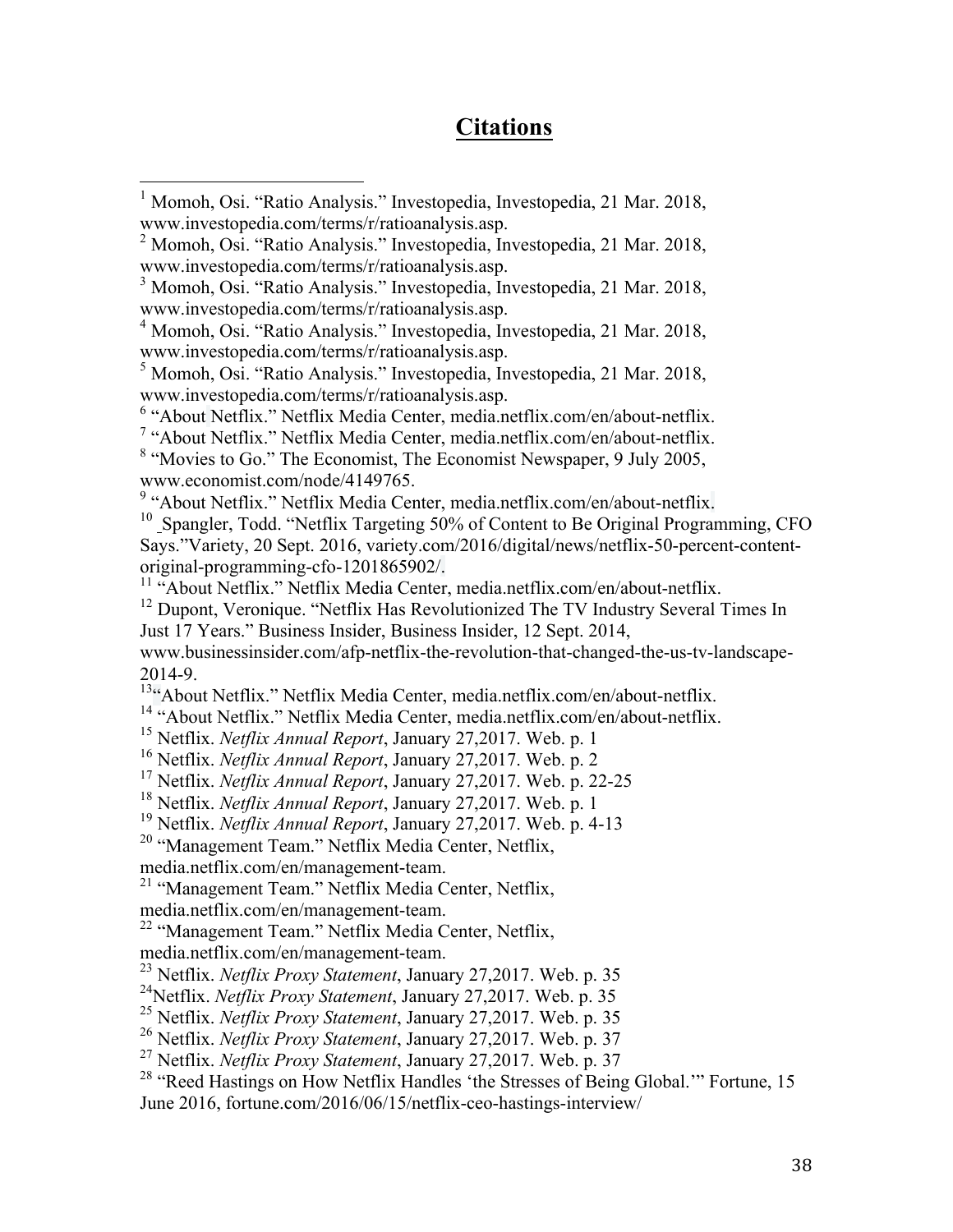29 Netflix. *Netflix Proxy Statement*, January 27,2017. Web. p. 41

home.kpmg.com/jm/en/home/insights/2017/03/age-diversity-within-boards-of-directorsof-the-s-p-500-companie.html.

<sup>33</sup> Netflix. *Netflix Proxy Statement*, January 27,2017. Web. p. 5-7

 $34$  Lukomnik, Jon, and IRRC Institute. Board Refreshment Trends at S&P 1500 Firms,

corpgov.law.harvard.edu/2017/02/09/board-refreshment-trends-at-sp-1500-firms/.

<sup>35</sup> Netflix. *Netflix Proxy Statement*, January 27,2017. Web. p. 25

<sup>36</sup> Vittoro, Andrea. "Netflix Board Too Comfortable in Seats, Investors Say." Bloomberg Law, 26 May 2017, www.bna.com/netflix-board-comfortable-n73014451614/.

37Netflix. *Netflix Proxy Statement*, January 27,2017. Web. p. 57

<sup>38</sup> Netflix. *Netflix Proxy Statement*, January 27,2017. Web. p. 25

<sup>39</sup>"Home Entertainment." BigClassActions.com, 26 Apr. 2008,

www.bigclassaction.com/settlement/netflix-false-advertising.php.

40 "Home Entertainment." BigClassActions.com, 26 Apr. 2008,

www.bigclassaction.com/settlement/netflix-false-advertising.php.

<sup>41</sup> "Home Entertainment." BigClassActions.com, 26 Apr. 2008,

www.bigclassaction.com/settlement/netflix-false-advertising.php.

<sup>42</sup> Netflix. *Netflix Annual Report*, January 27,2017. Web. p. 60

<sup>43</sup>Feloni, Richard. "Wharton Professor Says Netflix's New Unlimited Parental Leave Policy 'Raises the Bar' for the Business World." Business Insider, Business Insider, 6 Aug. 2015, www.businessinsider.com/netflixs-unlimited-parental-leave-raises-the-bar-2015-8.

<sup>44</sup> Fuzz Productions & Singlebrook. "Netflix and America's Second Harvest Join Forces With Teri Hatcher, Kevin Bacon, Adrian Grenier & Morgan Freeman to Fight Hunger This Holiday Season." *CSRWire.com The Corporate Social Responsibility Newswire*, www.csrwire.com/press\_releases/15020-Netflix-and-America-s-Second-Harvest-Join-Forces-With-Teri-Hatcher-Kevin-Bacon-Adrian-Grenier-Morgan-Freeman-to-Fight-Hunger-This-Holiday-Season.

<sup>45</sup> "Netflix Code of Ethics ." Netflix.com, ir.netflix.com/static-files/086b12ac-d05d-410d-9b86-73cc6ea35e35.

<sup>46</sup> Gilbert, Jason. "Qwikster Goes Qwikly: A Look Back At A Netflix Mistake." The Huffington Post, TheHuffingtonPost.com, 7 Dec. 2017,

www.huffingtonpost.com/2011/10/10/qwikster-netflix-mistake\_n\_1003367.html. <sup>46</sup> Gilbert, Jason. "Qwikster Goes Qwikly: A Look Back At A Netflix Mistake." The Huffington Post, TheHuffingtonPost.com, 7 Dec. 2017,

www.huffingtonpost.com/2011/10/10/qwikster-netflix-mistake\_n\_1003367.html.

<sup>47</sup> Gilbert, Jason. "Qwikster Goes Qwikly: A Look Back At A Netflix Mistake." The Huffington Post, TheHuffingtonPost.com, 7 Dec. 2017,

www.huffingtonpost.com/2011/10/10/qwikster-netflix-mistake\_n\_1003367.html. <sup>47</sup> Gilbert, Jason. "Qwikster Goes Qwikly: A Look Back At A Netflix Mistake." The Huffington Post, TheHuffingtonPost.com, 7 Dec. 2017,

www.huffingtonpost.com/2011/10/10/qwikster-netflix-mistake\_n\_1003367.html.

<sup>30</sup> Netflix. *Netflix Proxy Statement*, January 27,2017. Web. p. 5-7

<sup>31</sup> Netflix. *Netflix Proxy Statement*, January 27,2017. Web. p. 5-7

 $32$  "Age Diversity Within Boards of Directors." KPMG,